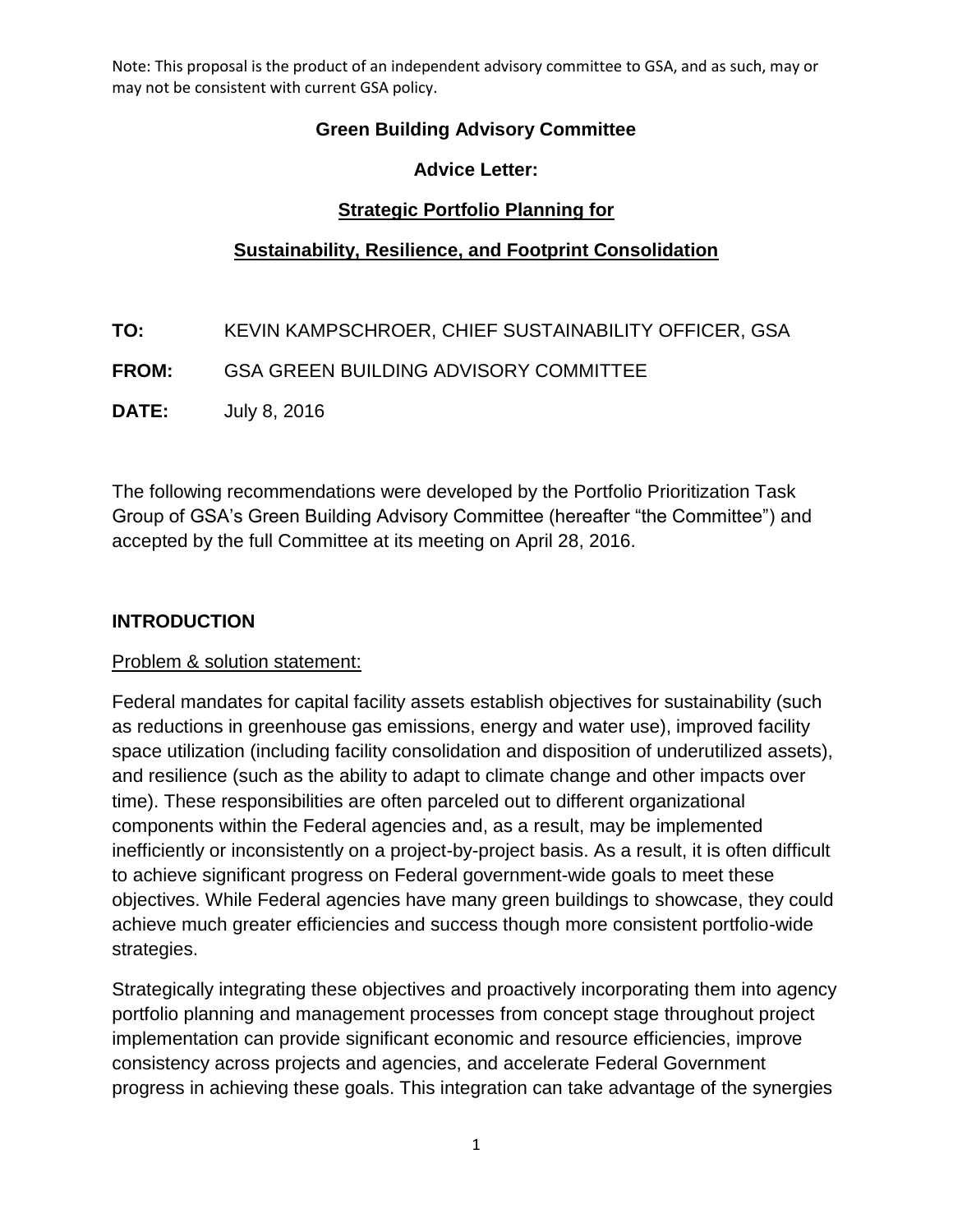effectively addressing geographic, regional, environmental, and mission objectives. among the objectives of sustainability, resilience, and effective space utilization, while

 The goal of these recommendations is to establish an "integrative portfolio management" approach, specifically to:

- Promote early and on-going cooperation and coordination among federal agency and resilience experts, design professionals, portfolio managers, financial planning, project design and development, and ultimately, project delivery; planners, project managers, sustainability specialists, climate change adaptation managers, and other key professionals, such that these goals of effective space utilization, sustainability, and resilience become integral components of Federal
- Identify and implement strategies, tools, and advanced practices to more needs within long term coordinated planning visions and processes. effectively and cost-efficiently meet sustainability, resilience, and space utilization

## **Expected Benefits**

 environmental water, fleet, buildings, and acquisition management will continue to drive (Section  $31.9$ ).<sup>1</sup> The recent Executive Order (EO 13693) states, "Federal leadership in energy, national greenhouse gas reductions and support preparations for the impacts of climate change.*"* In addition, the Office of Management and Budget (OMB) recently updated OMB Circular A-11 (*Preparation, Submission, and Execution of the Budget*), particularly "compliance with green building requirements in the Federal Real Property Profile, to comply with Executive Order 13653, Preparing the United States for the Impact of Climate Change, and to be consistent with agency-approved Climate Adaptation Plans"

facilities investments from the potential impacts of climate change. $^{"2}$ In February 2016, the Council on Environmental Quality released the revised *Guiding Principles for Sustainable Federal Buildings and Associated Instructions*, which "reflect the evolution of sustainable building design, construction, and operating practices since 2008, incorporate other building-related E.O. 13693 requirements…[and] include climate resilience in building design, construction, and operations, and protect Federal

 $\overline{a}$ 

 $1$  The entire Circular A-11 may be found at

[https://www.whitehouse.gov/omb/circulars\\_a11\\_current\\_year\\_a11\\_toc](https://www.whitehouse.gov/omb/circulars_a11_current_year_a11_toc) A summary of recent changes is available at

https://www.whitehouse.gov/sites/default/files/omb/assets/a11\_current\_year/summary.pdf <sup>2</sup>https://www.whitehouse.gov/sites/default/files/docs/guiding\_principles\_for\_sustainable\_fed eral buildings and associated instructions february 2016.pdf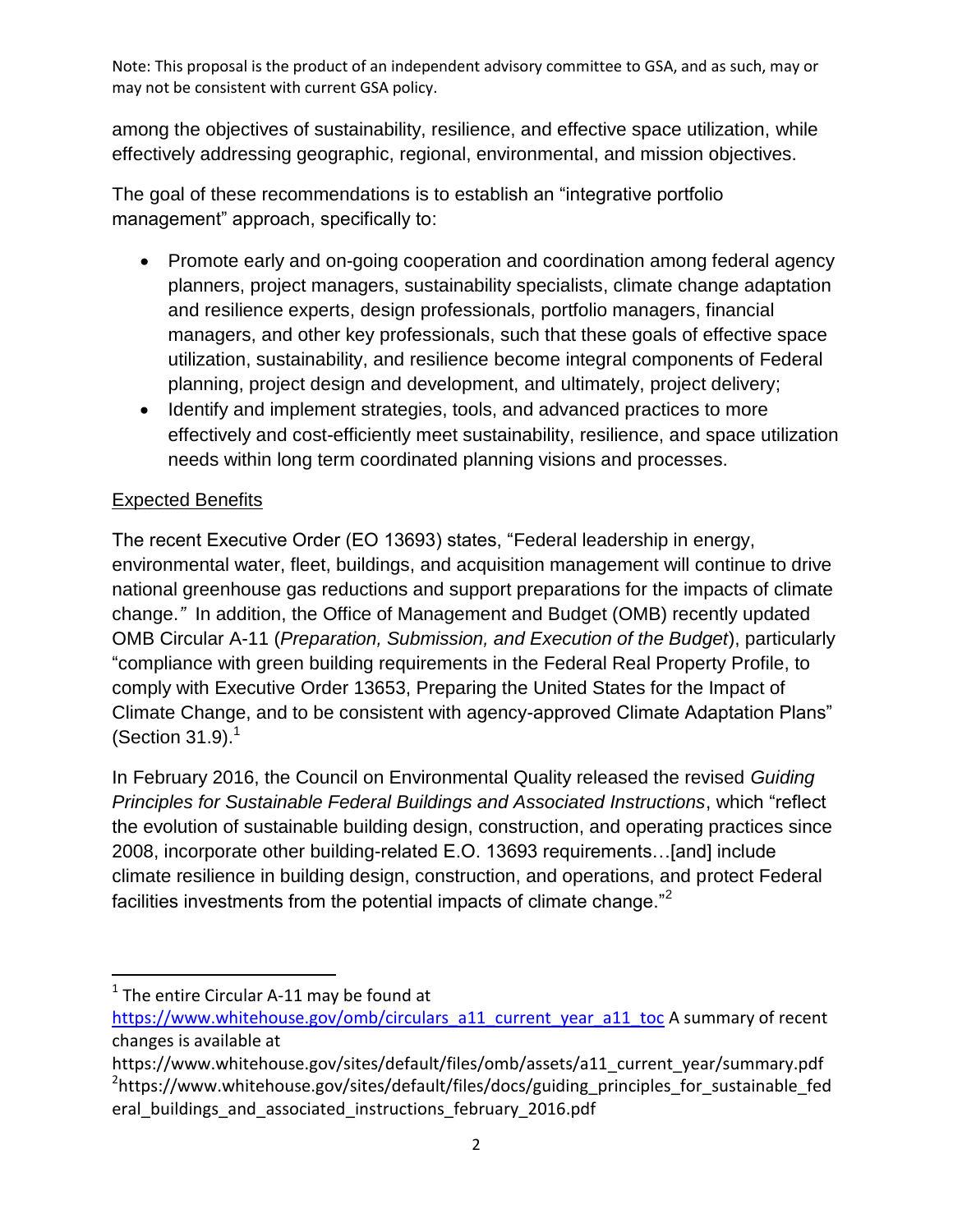its capital facility assets to enable economic opportunity and environmental regeneration. These requirements are intended to enhance the health, safety, and well Therefore, as mandated by EO 13693 and other recent legislative and executive actions, the US Federal Government has been directed to improve the performance of being of US citizens during normal and extreme conditions.

 Federal Government investments in built facility assets. Coordinating action to capitalize on the synergistic and complementary nature of strategies to simultaneously address Actions taken to accomplish these goals will improve the efficiency and effectiveness of sustainability, resilience, and footprint consolidation objectives will reduce cost, streamline project delivery, and reduce the risk of adopting strategies with counterproductive unintended consequences.

## State of Knowledge and Practice: GBAC/FFC Workshops

 $\overline{a}$ 

The Green Building Advisory Committee and the Federal Facilities Council<sup>3</sup> held two Footprint Consolidation in Portfolio Planning." The objectives of the workshops were to and identify specific research, design, development, demonstration, and deployment high performance requirements under normal and extreme conditions. workshops during 2015 on "Strategically Incorporating Sustainability, Resilience, and examine current effective practices in the convergence of planning for sustainability, resilience, and facility utilization; discuss current and emerging strategies, techniques, and tools to improve the portfolio-wide prioritization of investments in built facility assets; needs to rapidly improve the prioritization of investments in built facility assets to meet

high performance requirements under normal and extreme conditions.<br>The first workshop (September 14, 2015) focused on current advances in portfolio advances included new and emerging planning methods, tools, and actions that space utilization into facility planning and management, while achieving agency management in government, private organizations, and nonprofit institutions. These organizations and agencies are presently using to achieve multiple objectives. The first workshop also addressed current mandates to incorporate sustainability, resilience, and missions.

 The second workshop (October 27, 2015) specifically focused on portfolio management policies and approaches being applied by Federal agencies, and ways in which Federal

 3 The **Federal Facilities Council** (FFC) is a cooperative association of federal agencies having interests and responsibilities related to all aspects of federal facility design, construction, operation, and management. Established in 1953, the FFC operates under the National Research Council, the principal operating agency of the National Academies, congressionally [http://www.nationalacademies.org/ffc.](http://www.nationalacademies.org/ffc)<br>3 chartered, private, non-profit corporations. Additional information is available at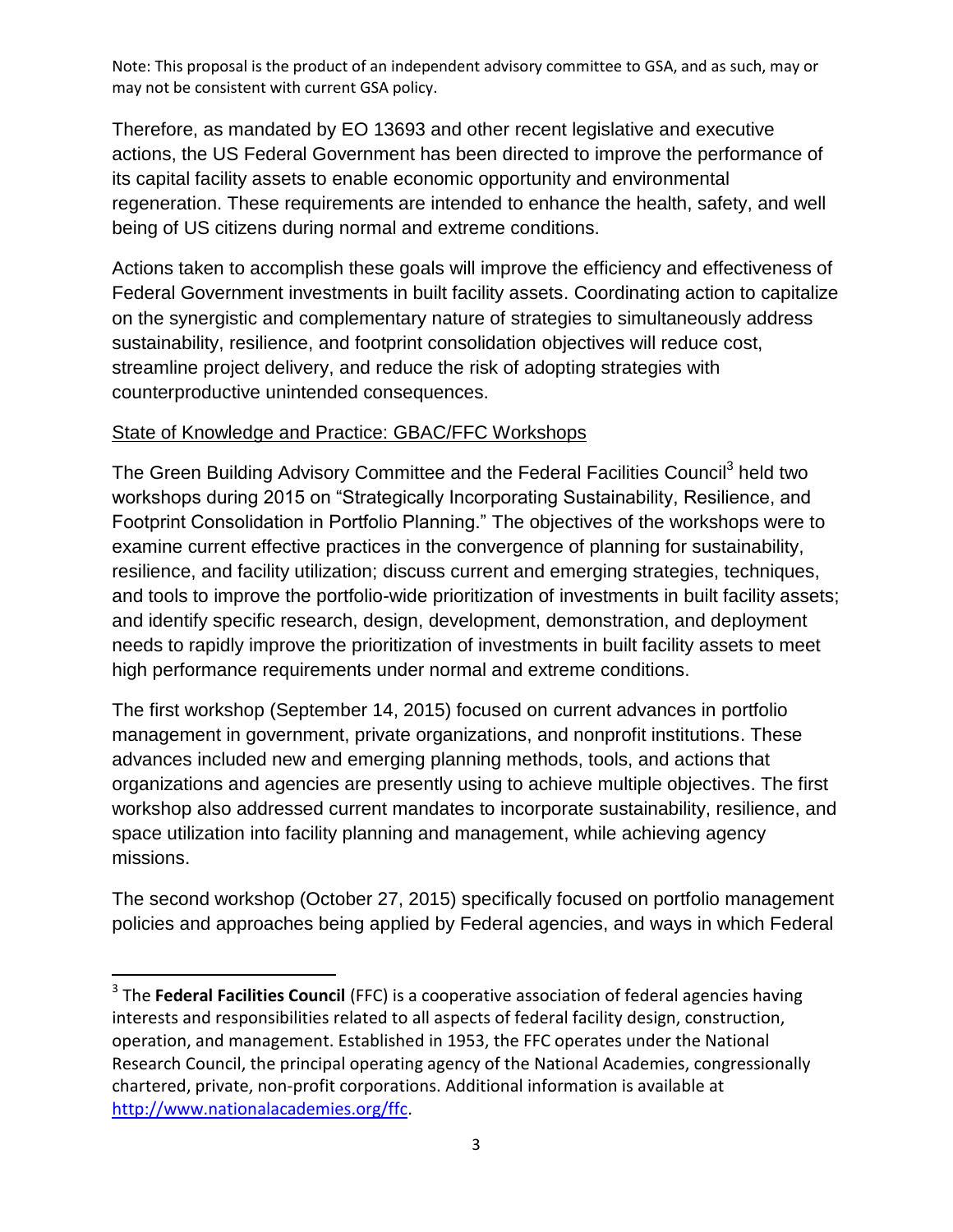agencies could develop, assess, and build on these approaches. (Speakers and topics for the workshops are included in Appendix I.)

for the workshops are included in Appendix I.)<br>Approximately 250 people participated in the workshops, representing around 20 Workshop Proceedings (expected by the end of 2016) summarizing the two workshops. Federal agencies plus other organizations. The National Academies Press will publish a

 coordinate and stimulate green building across the entire Federal government. Those workshops and the NAP report are the basis for these recommendations to GSA's Office of Federal High-Performance Green Buildings, which works to promote,

 improved comparison and benchmarking across various types of real property assets; 3) improved accurate, reliable data to help make asset management decisions, including disposing of unneeded federal properties and effective stewardship of high These recommendations are also aimed at the Federal Real Property Council (FRPC), a group chaired by OMB that coordinates the activities of Senior Real Property Officers of numerous agencies. GSA, in conjunction with the FRPC, manages the Federal Real Property Profile (FRPP), the inventory system for federal real property. The FRPC's goals include: 1) an increased level of agency accountability for asset management; 2) performance federal facilities.

These recommendations are directed first towards the GSA, in its leadership role for improving the Federal portfolio of real property assets, and second, to all other Federal agencies that manage real property assets.

## **RECOMMENDATIONS**

 The GSA Green Building Advisory Committee has developed a set of recommendations for Federal agencies to incorporate integrated portfolio planning to strategically address sustainability, resilience, and effective space utilization.

## **Recommendation 1: Establish Integrative Portfolio Management Pilot Program**

 The Committee recommends that the GSA establish a pilot program with one or more of its Regions to develop, design, demonstrate, test, evaluate, and document the Buildings Service, Office of Real Property Asset Management, to ensure that these its processes. opportunities for integrative portfolio management that more proactively and comprehensively incorporates sustainability, resilience, and space utilization objectives. The goal is to build upon the already extensive planning processes of GSA's Public objectives, and associated cross-office and interdisciplinary coordination, are built into

 The ultimate product of the pilot program is envisioned to be a "How-To" Guide for "integrative portfolio management" across all stages of real property assessment,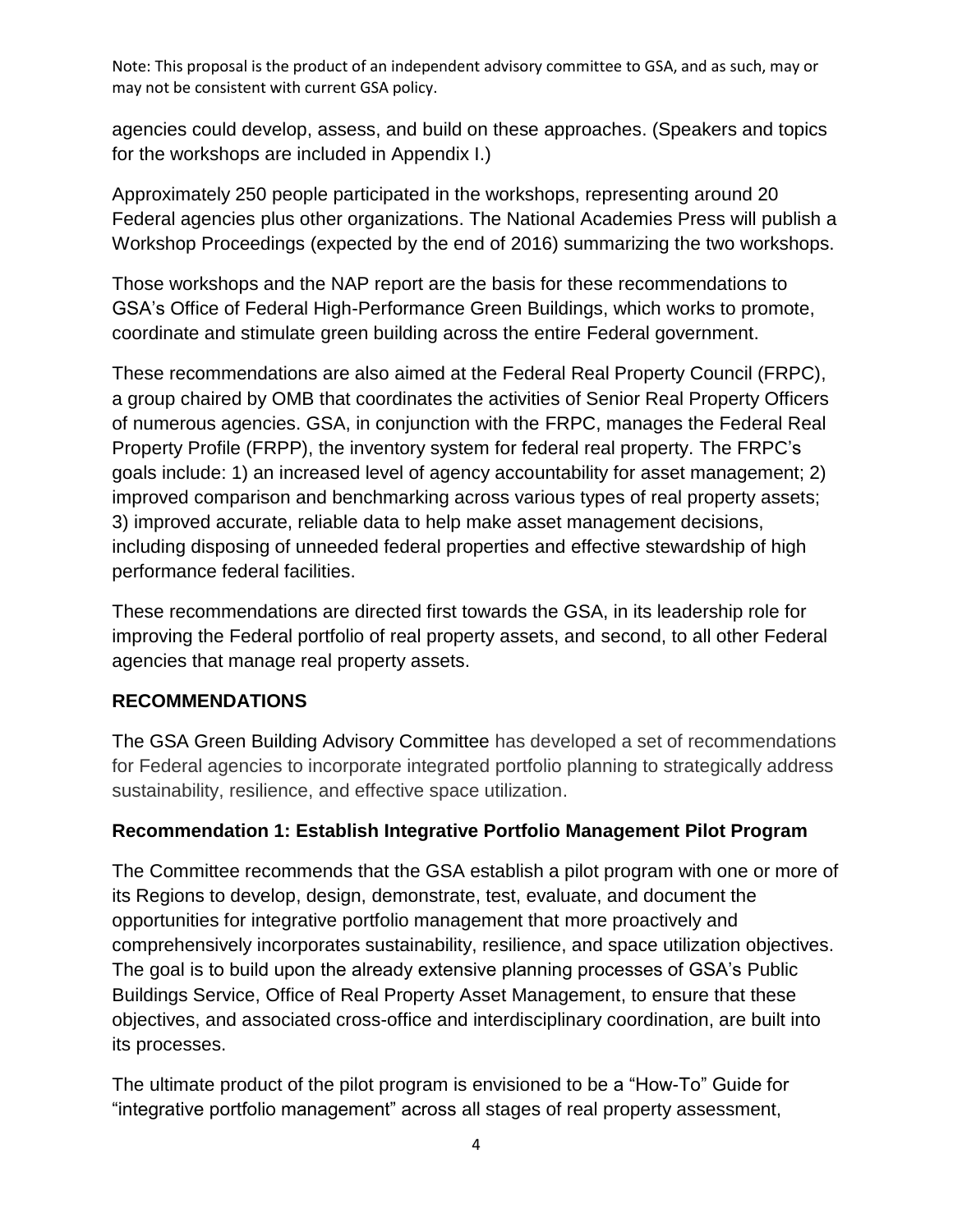possible, the pilot program will engage with other Federal agencies (in addition to GSA), leveraging networks including the Government-wide Real Property Information Sharing (GRPIS) Program, $4$  which serves to promote formation of real property councils within major federal communities nationwide, to coordinate and collaborate on the portfolio prioritization and management of the objectives. planning, design, construction, operation, maintenance, and renewal. To the extent

 The pilot program can build on innovations underway at GSA including the Mid-Atlantic (3), Heartland (6) and National Capital (11) Regions. (Please see Appendix II for more detailed examples of these practices.) Following are some potential concepts for the process stages of such a pilot program:

- planning including portfolio managers, federal agency planners, project adaptation and resilience experts, and other key professionals through more Within a Federal agency, Regional Office / Central Office coordination meetings can be used as an opportunity to emphasize priority issues. **Institutionalize integration of space utilization, sustainability, and resilience considerations into all organizational processes associated with Federal real property assets.** For example, the GSA may institutionalize coordinated managers, design professionals, sustainability specialists, climate change consistent participation of these critical personnel in five-year capital planning.
- **and management processes**. For example, GSA may convene key officials space utilization, climate resiliency and adaptation planning, Guiding Principles compliance, readiness, Facility Condition Index, energy & water use and cost, tenant satisfaction, operational needs, and other measures. The GSA may also develop more consistent review processes for all potential projects through the work related to sustainability, resilience, and space utilization to incorporate feedback before the project is awarded. Utilizing the GRPIS program, Federal sustainability, resilience, and space utilization in a specific geographic region to set a vision for how the future real estate portfolio should perform regarding the potential impacts of climate change, among other identified issues. **Develop and implement screening processes to better integrate space utilization, sustainability, and resilience into capital facility asset planning**  (e.g., Sustainability Manager, Design and Construction Planning Branch Chief, Energy Manager and a regional Portfolio representative) bi-annually to review the owned assets across a range of metrics that may include: mission criticality, Regional Offices through which program managers can comment on scopes of agencies may work together to identify opportunities and risks related to

 $\overline{a}$ 

<sup>4</sup> http://www.gsa.gov/portal/content/101821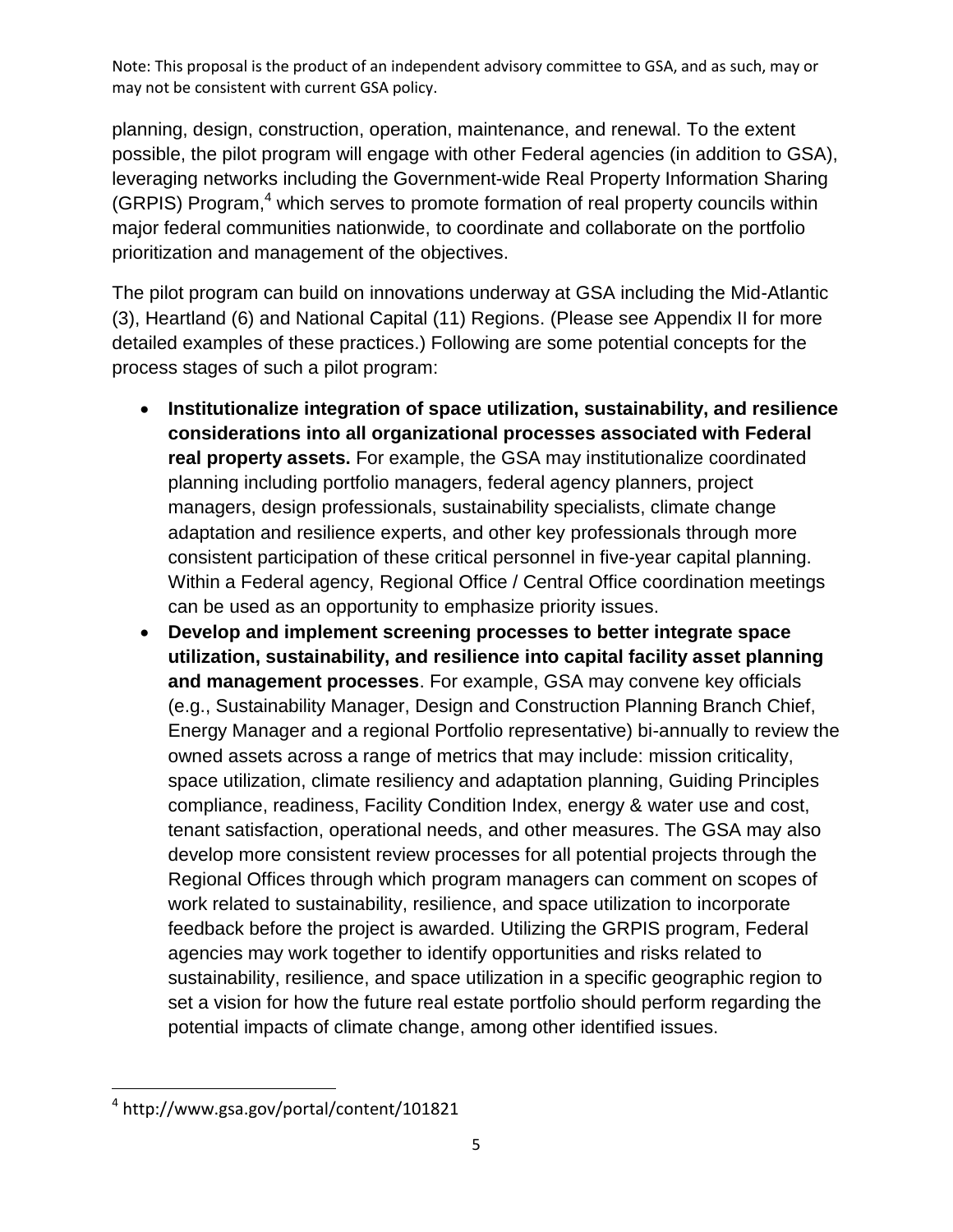- considerations of energy, water, waste, and mobility issues could inform GSA prioritization of potential integrative solutions related to sustainability, resilience and space utilization. Once the potential solution sets are prioritized, the GSA **Establish geographical regional prioritization of potential integrative solutions for sustainability, resilience, and space utilization.** Regional teams could more easily select and implement these solutions to yield outcomes sensitive to regional environmental/space/resilience priorities.
- reports (BERs) as needed, and consider integrative improvements (e.g., change prioritization of potential integrative solutions, above). In this process, GSA may personnel, Design and Construction PMs, Regional Chief Architect, Contracted O&M, Energy Manager and BA54 Manager) to create an Action Plan for each **Target specific real property assets for further integrative study and work.**  For example, GSA may contract more comprehensive building engineering "like for like replacement" to "most efficient replacement," as per regional more strategically rank and select specific assets for in-depth and integrative analysis each year, and coordinate with major building stakeholder groups in workshops (e.g., Sustainability Program Manager, Asset Manager, Field Office asset, with links of work items to Guiding Principles, OMB A-11, and other requirements
- GSA teams may implement solutions that simultaneously reduce energy and engineering (A/E) scopes of work, and all contracts to establish organizational responsibility for each action. During project and portfolio planning, a functional within a regional context. This information can drive the creation of supportive and become a basis for continual improvement of portfolio management. **Implement integrative solutions that take advantage of the complementarity of sustainability, space utilization, and resilience objectives.** For example, water use, thereby increasing operational resilience under extreme conditions. GSA and other Federal agency teams may incorporate sustainability, green purchasing, and resilience language into interior design, architectural and programming process could be conducted with stakeholders to thoroughly understand and document user, departmental, and operational needs of a project physical environments that maximize efficiencies, reduce square footage needs,
- Federal funding sources, such as set aside funding to meet overall performance **Fund integrative sustainability, space utilization, and resilience approaches and projects through multiple sources (as appropriate)**. For example, GSA teams may identify local utility provider rebate and incentive programs, and other benchmarks (e.g., Guiding Principles, EOs).
- **professionals associated with Federal real property assets**. For example, the **Develop training modules on integrative approaches and solutions for all**  GSA may leverage existing training programs to provide training for asset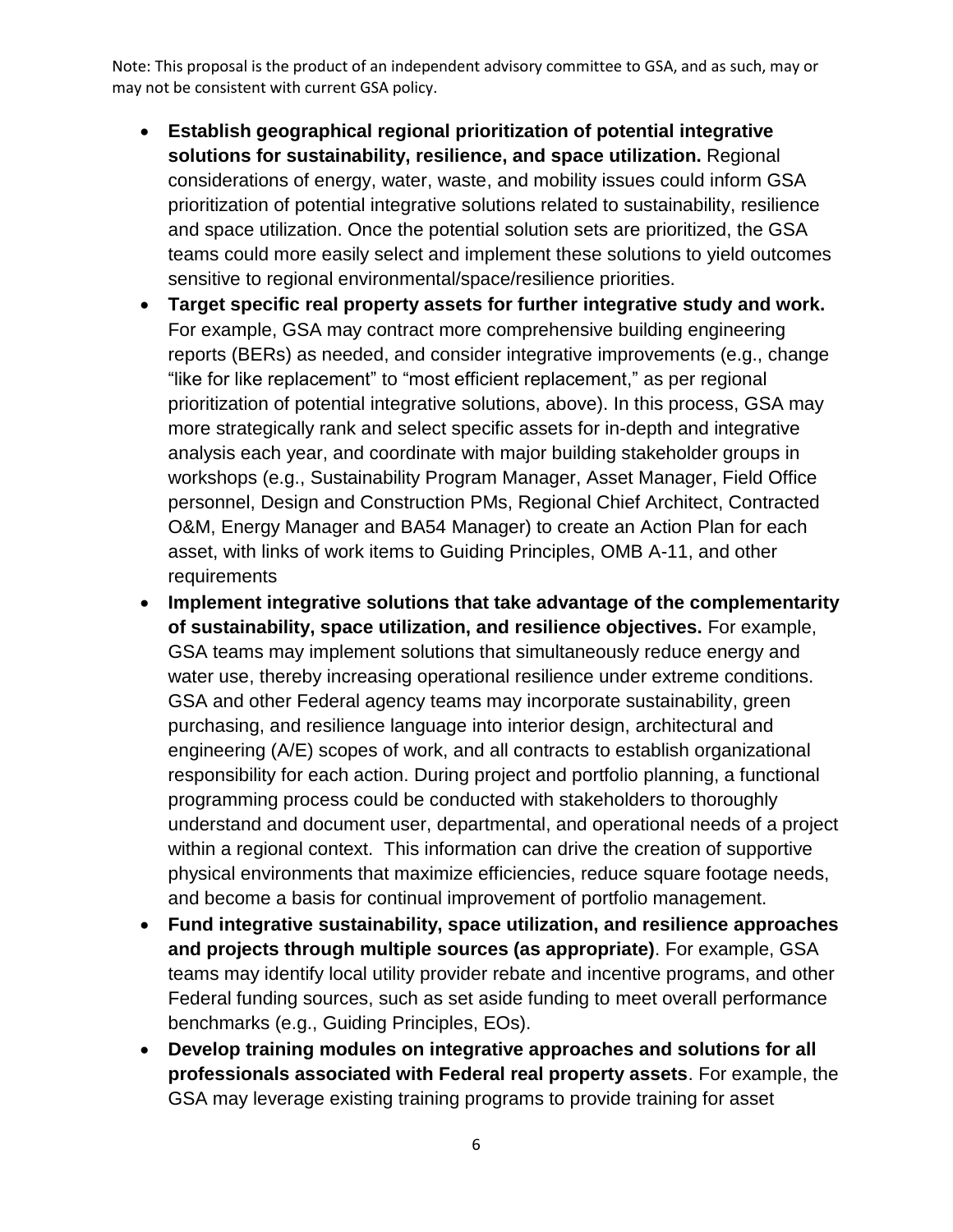managers to establish a basic understanding of the complementarity of among building operations, HVAC, plumbing and electrical equipment to support sustainable investments within their facilities. The GSA may also work with utilization into portfolio planning and management. The GSA and other Federal agencies may work with partners to educate real estate developers and property sustainability, resilience, and space utilization, such as the interdependence partner organizations to provide training for Portfolio offices, incorporating greening Executive Orders and Guiding Principles to help asset managers understand how to integrate sustainability, resilience, and effective space managers on these Federal mandates and the potential integrative approaches and solutions. GSA's Facilities Management Institute (fmi.gov) has resources aimed at helping facility managers identify core competencies and curricula to meet them, some of which may be helpful for planners as well.

## **Recommendation 2: Incorporate Criteria in Federal Real Property Policy, Guidance and Databases**

 The Committee recommends that the GSA Office of Federal High-Performance Green Buildings collaborate with GSA's Real Property Policy Division (RPPD) and the Federal Recommendation 1, to identify and incorporate key criteria related to EO 13693 and EO 13653 into: Real Property Council (FRPC), building off of the pilot project(s) described in

- to analyze these data for improved Federal real property investment decisions. Federal real property data and analytical tools. The Federal Real Property Profile (FRPP) is a database of Federal assets, now being supplemented by new tools The Committee recommends that the FRPC and RPPD identify and implement ways to use these tools to better integrate sustainability, resilience and space utilization for tracking and decision-making;
- Footprint guidance<sup>5</sup> could be revised to incorporate lessons learned from proposed pilot projects and a portfolio prioritization template; and Federal real property management guidance. For example, OMB's Reduce the
- The Federal Management Regulation (FMR)  $6$  e.g., 41 CFR Chapter 102, Subchapter C - Real Property, and Bulletins.

 In addition, GSA staff could facilitate communication across the Federal agencies through the FRPC on the pilot program (Recommendation #1) and implementation of integrative portfolio management tools, methods, and solutions (Recommendation #3).

 $\overline{a}$ 

<sup>&</sup>lt;sup>5</sup> https://www.whitehouse.gov/sites/default/files/omb/financial/memos/implementationreduce-the-footprint.pdf

 $6$  http://www.gsa.gov/portal/category/21221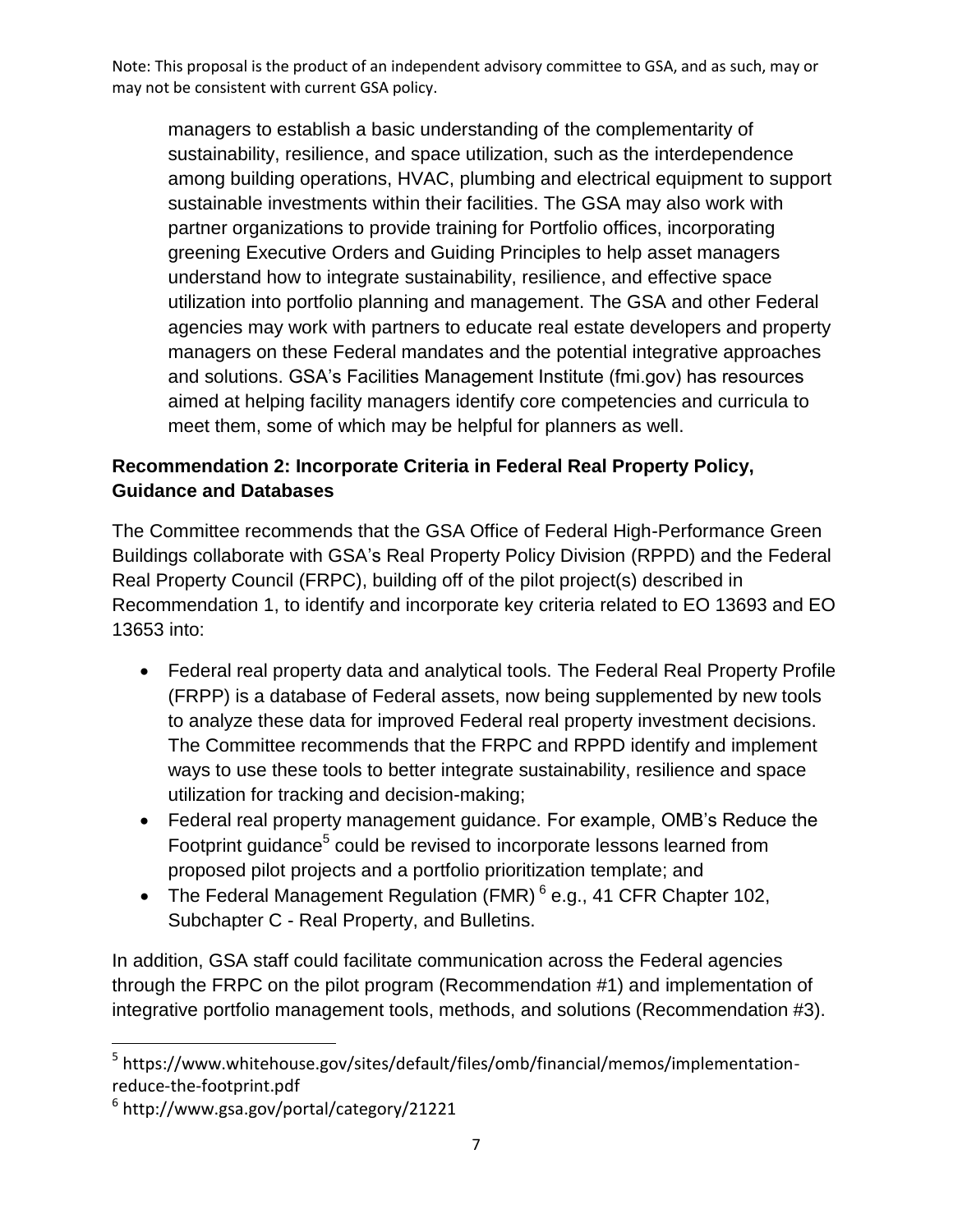## **Recommendation 3: Compile Integrative Portfolio Management Tools, Methods, and Solutions**

 The Committee recommends that the GSA Office of Federal High-Performance Green and other partners to identify and compile sets of solutions, processes, tools, and approaches that take advantage of the complementarity of sustainability, space using 100% renewable energy by 2025<sup>7</sup> more cost-effective to achieve, ensuring roof replacements incorporate additional insulation, PV mounts, and/or other green features, etc.). These complementary practices and solutions may be applicable throughout throughout the Federal government. (For examples, please see Appendix III.) Buildings collaborate with the GSA Regions, other Federal agencies, US national labs, approaches that advance integrative portfolio management for sustainability, space utilization, and resilience. In particular, the rapid advancement in the state of knowledge and practice (as briefly surveyed in the GBAC/FFC workshops in 2015) reveals utilization, and resilience objectives, and solutions that can effectively meet several objectives at once (e.g. coordinating energy efficiency projects to make GSA's goal of portfolio planning, project planning, design, and implementation, and can be shared

## **CONCLUSION**

 $\overline{a}$ 

 Strategically integrating these objectives and proactively incorporating them into agency improve consistency across projects and agencies, and accelerate Federal Government portfolio planning and management processes from the earliest stages and throughout project implementation can provide significant economic and resource efficiencies, progress in achieving these goals. This integration can take advantage of the synergies among the objectives of sustainability, resilience, and effective space utilization, while effectively addressing regional geographic, environmental and mission objectives.

The Committee recommends that:

- GSA establish a pilot program with one or more of its Regions to develop, demonstrate, test, evaluate, and document the opportunities for integrative portfolio management that incorporates sustainability, resilience, and space utilization objectives.
- GSA Office of Federal High-Performance Green Buildings work with the GSA Real Property Division and the Federal Real Property Council to identify and incorporate key criteria into Federal real property policy, guidance and databases.

 $^7$  General Services Administration, 2015 Strategic Sustainability Performance Plan, Goal 8: http://www.gsa.gov/portal/mediaId/119682/fileName/GSA\_FY\_2015\_SSPP\_Final.action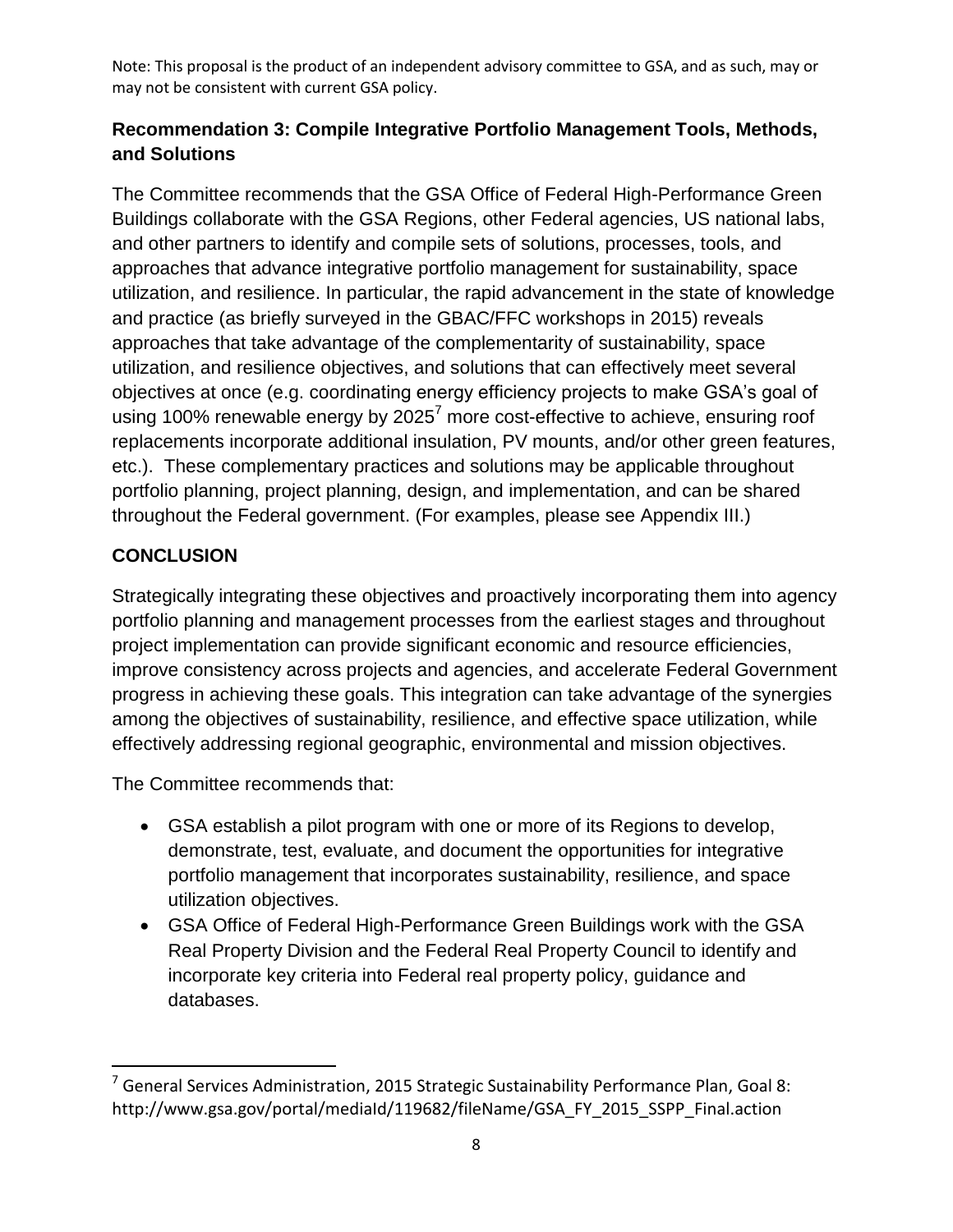GSA Office of Federal High-Performance Green Buildings work with the GSA regions, other Federal agencies, US national labs, and other partners to identify and compile sets of solutions, processes, tools, and approaches that advance "integrative portfolio management" for sustainability, space utilization, and resilience.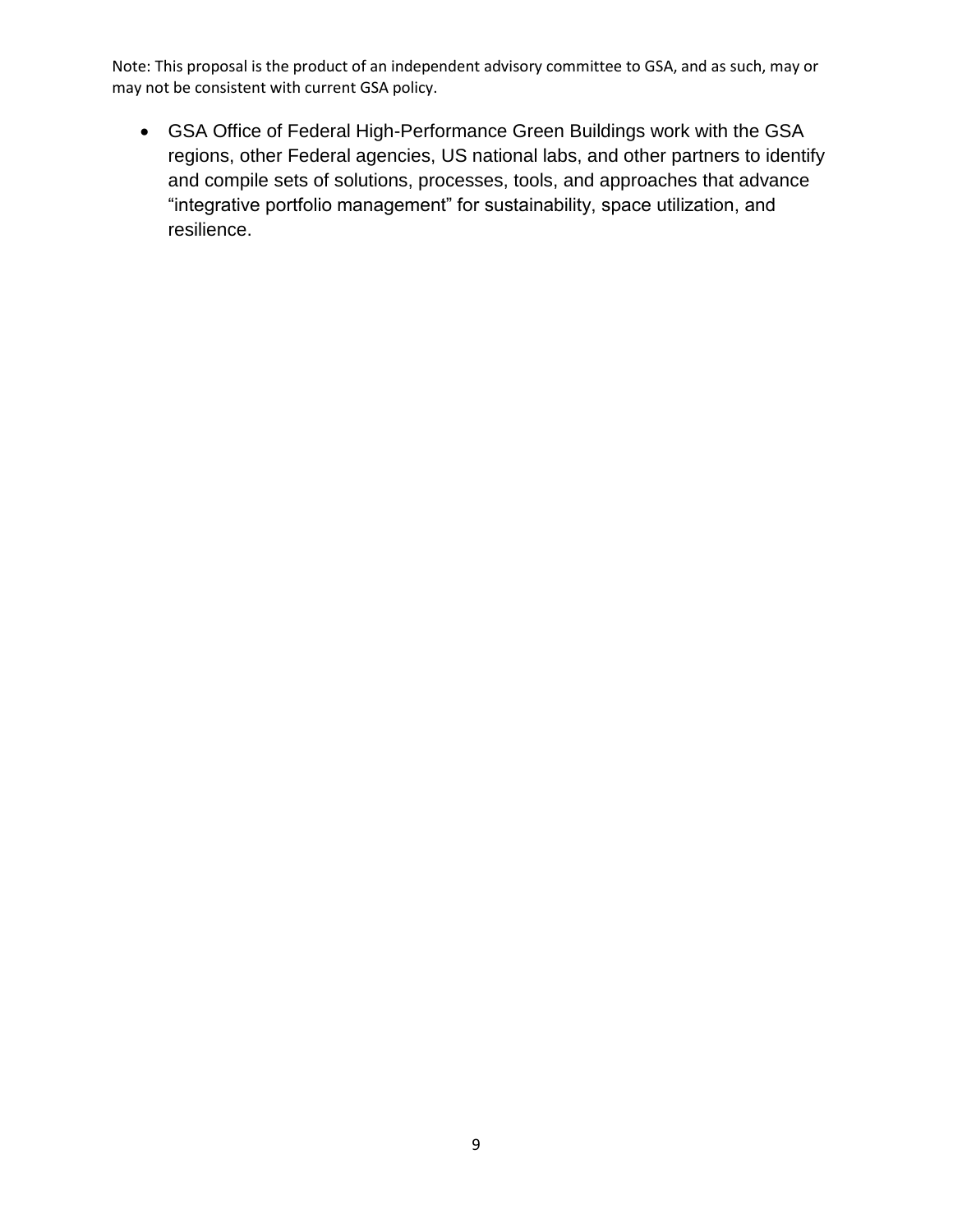#### **APPENDIX I: GBAC/FFC Workshop Agendas**

#### **Strategically Incorporating Sustainability, Resilience, and Footprint Consolidation In Portfolio Planning: An FFC Workshop Monday, September 14, 2015 8:30 am – 5:00 pm**

| Agenda                                  |                                                                           |
|-----------------------------------------|---------------------------------------------------------------------------|
| Workshop 1 (Monday, September 14, 2015) |                                                                           |
| $7:30$ a.m.                             | Registration Check-In and Coffee                                          |
| 8:30a.m.                                | <b>Welcoming Remarks</b>                                                  |
| 8:40 a.m.                               | Introduction: Kevin Kampschroer                                           |
|                                         | Chief Sustainability Officer of the U.S. General                          |
|                                         | Services Administration                                                   |
|                                         | Keynote: Miranda A.A. Ballentine                                          |
|                                         | Assistant Secretary of the Air Force for Installations,                   |
|                                         | Environment, and Energy, Headquarters U.S. Air Force                      |
| 9:30 a.m.                               | Strategic Portfolio Planning for Campus/Installations                     |
|                                         | · Bruce Nevel,                                                            |
|                                         | Associate Vice President for Facilities Development                       |
|                                         | and Management (FDM), Arizona State University                            |
|                                         | · Donna McIntire-Byrd                                                     |
|                                         | Chief, Energy & Sustainable Design, Bureau of                             |
|                                         | Overseas Buildings Operations, US Department of                           |
|                                         | State                                                                     |
|                                         | • Marc Kodack                                                             |
|                                         | Office of the Deputy Assistant Secretary of the Army                      |
|                                         | for Energy and Sustainability                                             |
|                                         | Moderator: Ken Sandler, Sustainability & Green                            |
|                                         | <b>Building Advisor, GSA</b>                                              |
| 11:00 a.m.                              | <b>BREAK</b>                                                              |
| $11:15$ a.m.                            | Strategic Portfolio Planning for High Tech/High                           |
|                                         | <b>Resource Intensity Facilities</b>                                      |
|                                         | • Elizabeth Selbst                                                        |
|                                         | Management Analyst, Green Management Program,                             |
|                                         | Department of Veterans Affairs                                            |
|                                         | • James Symanski                                                          |
|                                         | Sustainable Design Program Manager, Office of                             |
|                                         | Construction & Facilities Management, Department                          |
|                                         | of Veterans Affairs                                                       |
|                                         | • Barbara Macchioni                                                       |
|                                         | Deputy Facility Manager,, Lawrence Livermore                              |
|                                         | <b>National Laboratory</b>                                                |
|                                         |                                                                           |
|                                         | • Peter Williams,<br>IBM Distinguished Engineer, Chief Technology Officer |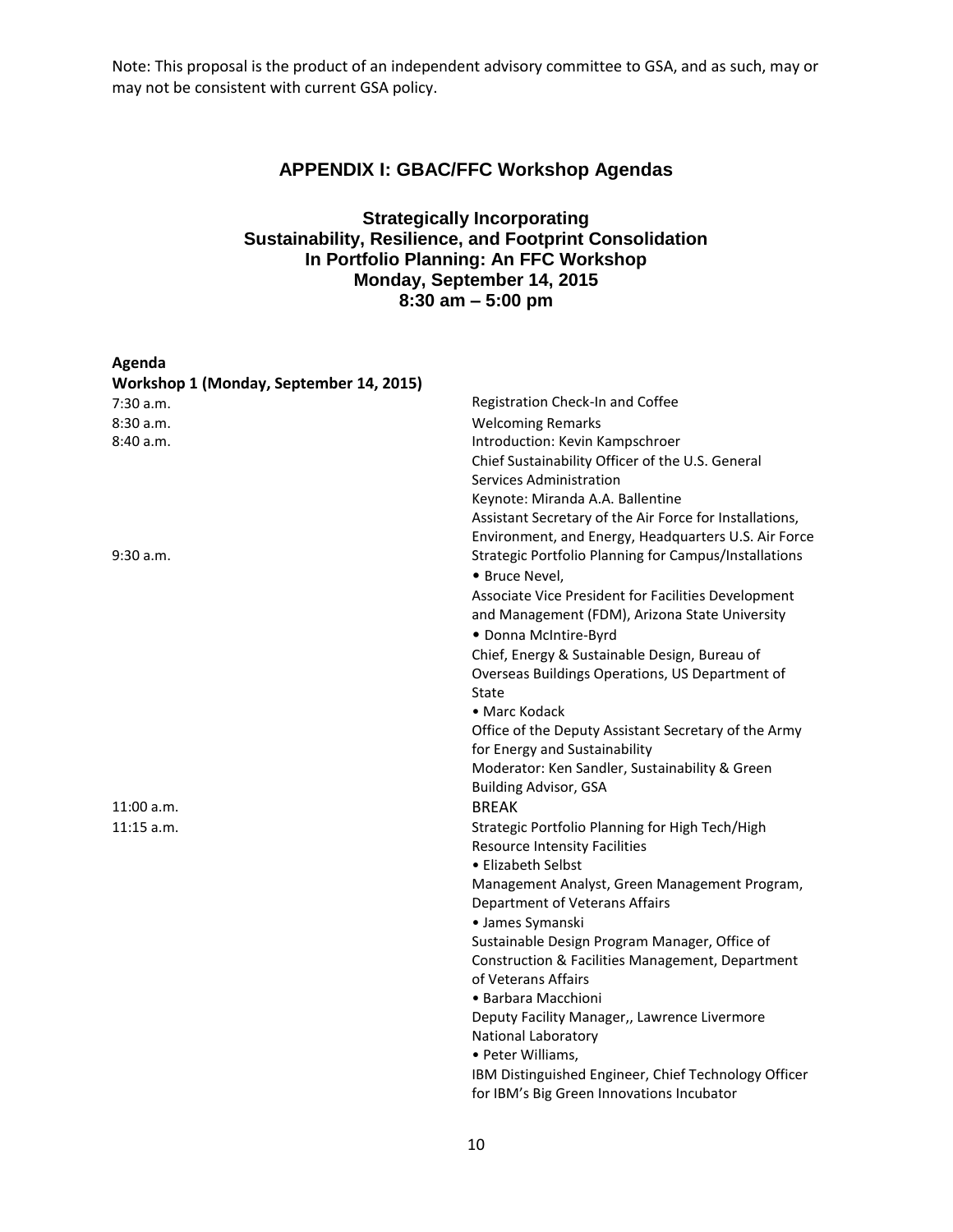|                         | Moderator: Sarah Slaughter, President, Built<br><b>Environment Coalition</b>                                                                                                                                                                                                                                                                                                           |
|-------------------------|----------------------------------------------------------------------------------------------------------------------------------------------------------------------------------------------------------------------------------------------------------------------------------------------------------------------------------------------------------------------------------------|
|                         |                                                                                                                                                                                                                                                                                                                                                                                        |
| 12:45 p.m.<br>1:30 p.m. | Lunch (served onsite)<br>Strategic Portfolio Planning for Offices, Courthouses,<br>and Other Facilities<br>• Anna Franz<br>Director, Planning and Project Management, Architect<br>of the Capitol<br>· Joseph Parisi                                                                                                                                                                   |
|                         | Sustainability Program Manager, General Services<br>Administration<br>. Thomas Scarola, Director of Engineering, Tishman<br>Speyer<br>Moderator: Brendan Owens, Vice President, LEED<br><b>Technical Development</b>                                                                                                                                                                   |
| 3:00 p.m.<br>3:15 p.m.  | <b>BREAK</b><br>Synthesis of Strategies and Preparing for the Planning<br>Exercise<br>• Maureen Sullivan<br>Deputy Assistant Secretary of Defense (Environment,<br>Safety & Occupational Health)<br>• Kevin Kampschroer<br>Chief Sustainability Officer at the U.S. General<br>Services Administration<br>Moderator: Sarah Slaughter, President, Built<br><b>Environment Coalition</b> |
| 4:45 p.m.<br>5:00 p.m.  | Wrap-up<br>Adjourn                                                                                                                                                                                                                                                                                                                                                                     |

#### **Strategically Incorporating Sustainability, Resilience, and Footprint Consolidation In Portfolio Planning: FFC Workshop 2 Tuesday, October 27, 2015 8:30 A.M. to 5:00 p.m.**

Workshop Goals:

- Attendees leave with both a better understanding of how to successfully incorporate lifecyclebased sustainability, resilience and footprint consolidation into portfolio planning, and the inspiration to get it done.
- Findings serve to support Advisory Committee recommendations to the Federal government
- Identify:

 sustainability, resilience and footprint consolidation into the portfolio prioritization process;  $\circ$  Practical strategies, tools and resources for economically evaluating and incorporating

 $\circ$  Criteria and/or data needs (e.g., facility hazard vulnerability) for this integration of goals;<br>11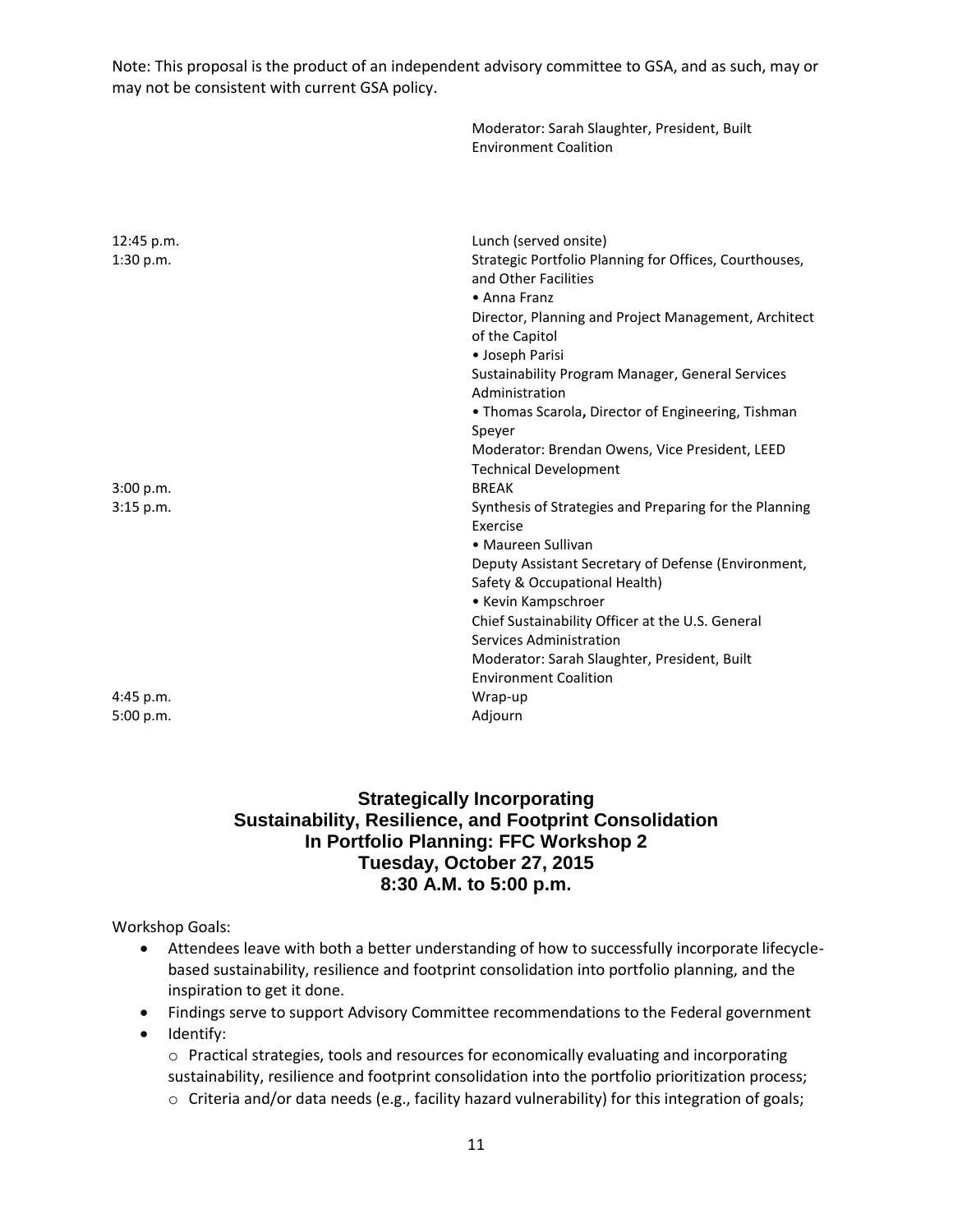o Ways in which federal guidance may encourage more strategic incorporation of these factors

into portfolio decision-making;

o Opportunities for process improvement.

| <b>AGENDA</b>                |                                                                                                                                                                                                                 |
|------------------------------|-----------------------------------------------------------------------------------------------------------------------------------------------------------------------------------------------------------------|
| 8:30 a.m.                    | Registration Check-In and Coffee                                                                                                                                                                                |
| 9:00 a.m.                    | Review and discussion of strategic approaches,<br>practices, and tools from first workshop                                                                                                                      |
| $9:30$ a.m.                  | Portfolio Planning As Part of Executive Policy<br>and the President's Management Agenda<br>Invited<br>- OMB - Federal Real Property<br>- GAO or White House - Resilience/Climate<br><b>Change Vulnerability</b> |
|                              |                                                                                                                                                                                                                 |
| $11:00$ a.m.<br>$11:15$ a.m. | <b>BREAK</b>                                                                                                                                                                                                    |
|                              | <b>Current Agency Portfolio Planning Frameworks</b><br>Invited                                                                                                                                                  |
|                              | - USACE                                                                                                                                                                                                         |
|                              | - NAVFAC                                                                                                                                                                                                        |
|                              | - GSA                                                                                                                                                                                                           |
|                              | - NASA                                                                                                                                                                                                          |
| $12:30$ a.m.                 | Lunch (served onsite)                                                                                                                                                                                           |
| 1:30 p.m.                    | <b>Facilitated Breakouts (Scenarios)</b>                                                                                                                                                                        |
|                              | Scenario 1: Sustained O&M Budget with Utility                                                                                                                                                                   |
|                              | cost increases (Board Room)                                                                                                                                                                                     |
|                              | A sustained O&M budget at current levels is                                                                                                                                                                     |
|                              | assumed for the next 5 years. However, your                                                                                                                                                                     |
|                              | portfolio is located in a region with 3% annual                                                                                                                                                                 |
|                              | utility price increases during those 5 years.<br>Scenario 2: Net Zero Energy and Water for                                                                                                                      |
|                              | Mission Critical Facilities (Members Room)                                                                                                                                                                      |
|                              | All mission-critical facilities need to be able to                                                                                                                                                              |
|                              | operate without external energy and water                                                                                                                                                                       |
|                              | services for 10 days (but can be grouped with                                                                                                                                                                   |
|                              | other portfolio properties).                                                                                                                                                                                    |
|                              | Scenario 3: One-time \$10B Infrastructure                                                                                                                                                                       |
|                              | Investment in Agency (Room 120)                                                                                                                                                                                 |
|                              | Your agency stands to receive a one-time                                                                                                                                                                        |
|                              | infrastructure investment of \$10B towards the                                                                                                                                                                  |
|                              | renewal and modernization of your portfolio.                                                                                                                                                                    |
|                              | This money has to be obligated to projects                                                                                                                                                                      |
|                              | within 10 years. The money is stipulated that it                                                                                                                                                                |
|                              | cannot be used to increase portfolio size (there<br>must be a matching reduction footprint).                                                                                                                    |
|                              | Additionally, resilience and climate change must                                                                                                                                                                |
|                              |                                                                                                                                                                                                                 |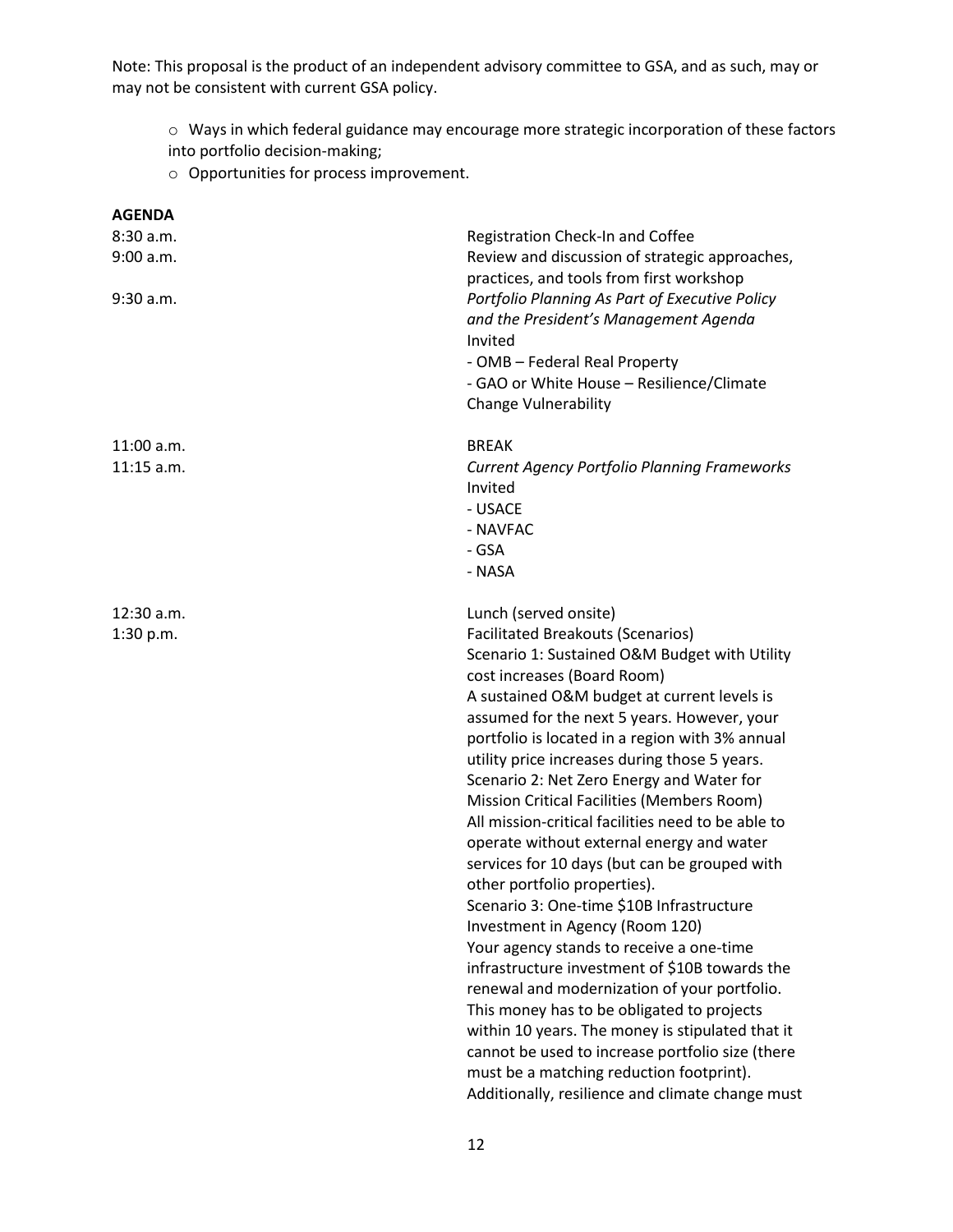> be a factor in the portfolio planning. The goal of each breakout is to propose frameworks for portfolio planning that consider sustainability, resilience, and footprint consolidation. Answer:

- Do federal agencies currently prioritize investments effectively and measurably in regard to sustainability and resilience? Is there significant room for improvement?
- What do you know now– what information and data are already available to support decision making? What are some of the prioritization and planning tools and resources being used?
- information is needed to make an What do you need to know – what informed strategic decision? What sorts of tools and resource could do the most to help achieve this goal?
- where do agency experts and How do you bring together the necessary expertise? – organizationally, implementers on portfolio planning, asset management, sustainability, resilience (etc.) sit and what are both the organizational barriers between and effective connections among them?

Outline/whiteboard a strategic process which considers:

- Strategy, tools, data, resources available/needed
	- $\circ$  builds a robust business case and a process to understand the contribution and impact for every project in the planned portfolio
- Organizational Inputs
	- create "a single plan of record"  $\circ$  gains input and exchanges ideas with all relevant functional areas of the organization to for the organization as a whole
- Integration of Operations with Finance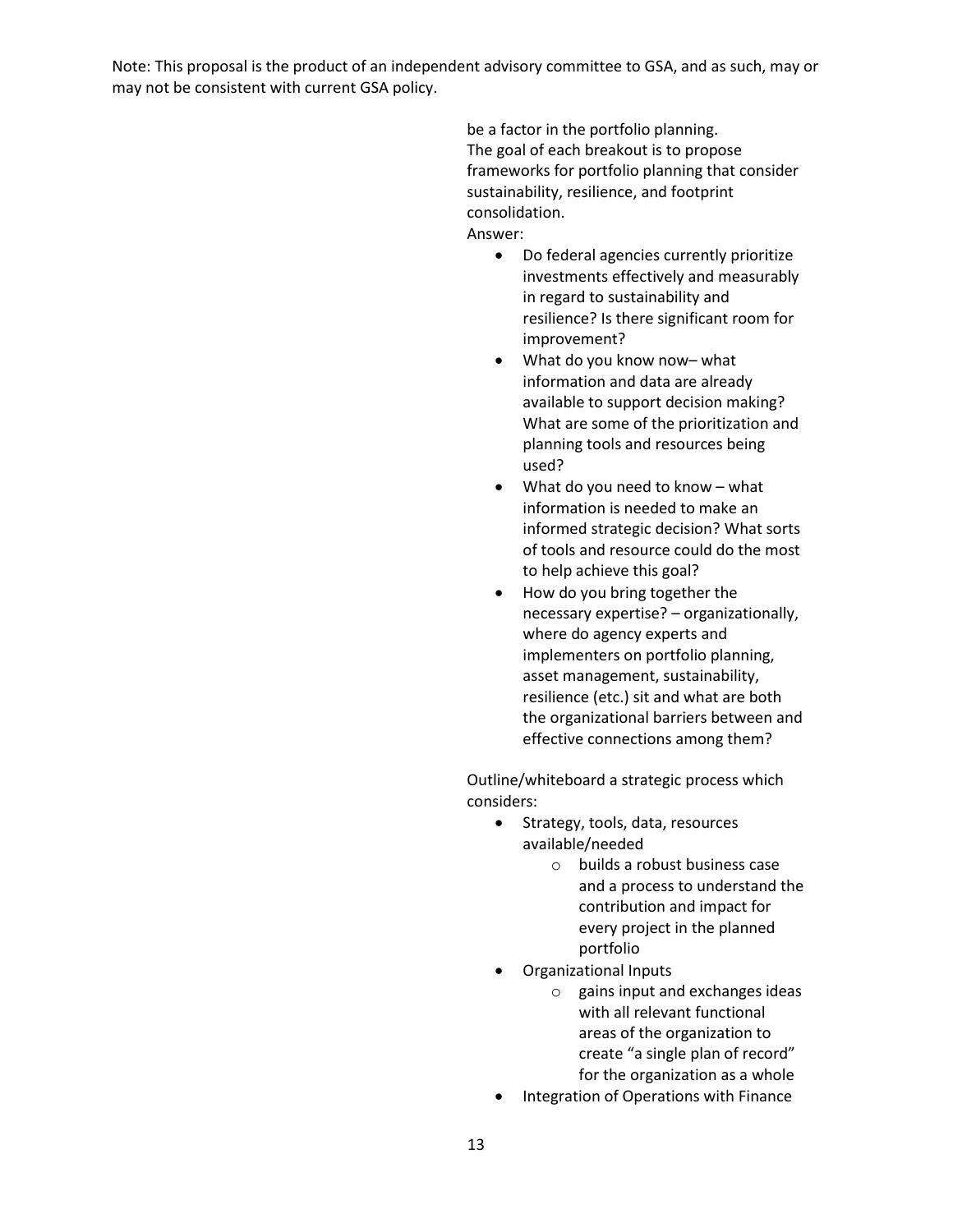and Budget

- o integrates strategic, operational and financial planning into one seamless process
- Risk
	- o identifies sources of risk, and uses "what if" scenarios to allow for intelligent contingency planning and full visibility of all trade-offs to build agility in multiple areas of the organization
- Monitoring and Performance
	- o continually reviews and reevaluates the progress, resource needs, business cases, risks and priorities of every project in the organization strategic plan
- Workforce

|           | assesses impacts to operations<br>$\circ$<br>workforce including attrition,<br>skill requirements, training, as<br>well as project effects to facility<br>occupants |
|-----------|---------------------------------------------------------------------------------------------------------------------------------------------------------------------|
|           | Procurement models (e.g. ESPC)                                                                                                                                      |
|           | evaluates prospects for service<br>$\circ$<br>or facility sharing, alternative<br>financing or procurement<br>opportunities                                         |
| 3:30 p.m. | <b>BREAK</b>                                                                                                                                                        |
| 3:45 p.m. | Report back from breakouts and consolidation<br>of thoughts                                                                                                         |
| 4:30 p.m. | Summary of thoughts and path forward                                                                                                                                |
|           | What changes in overall federal government-<br>wide or agency processes are most critical to<br>integrate these factors into portfolio planning?                    |
| 5:00 p.m. | Adjourn                                                                                                                                                             |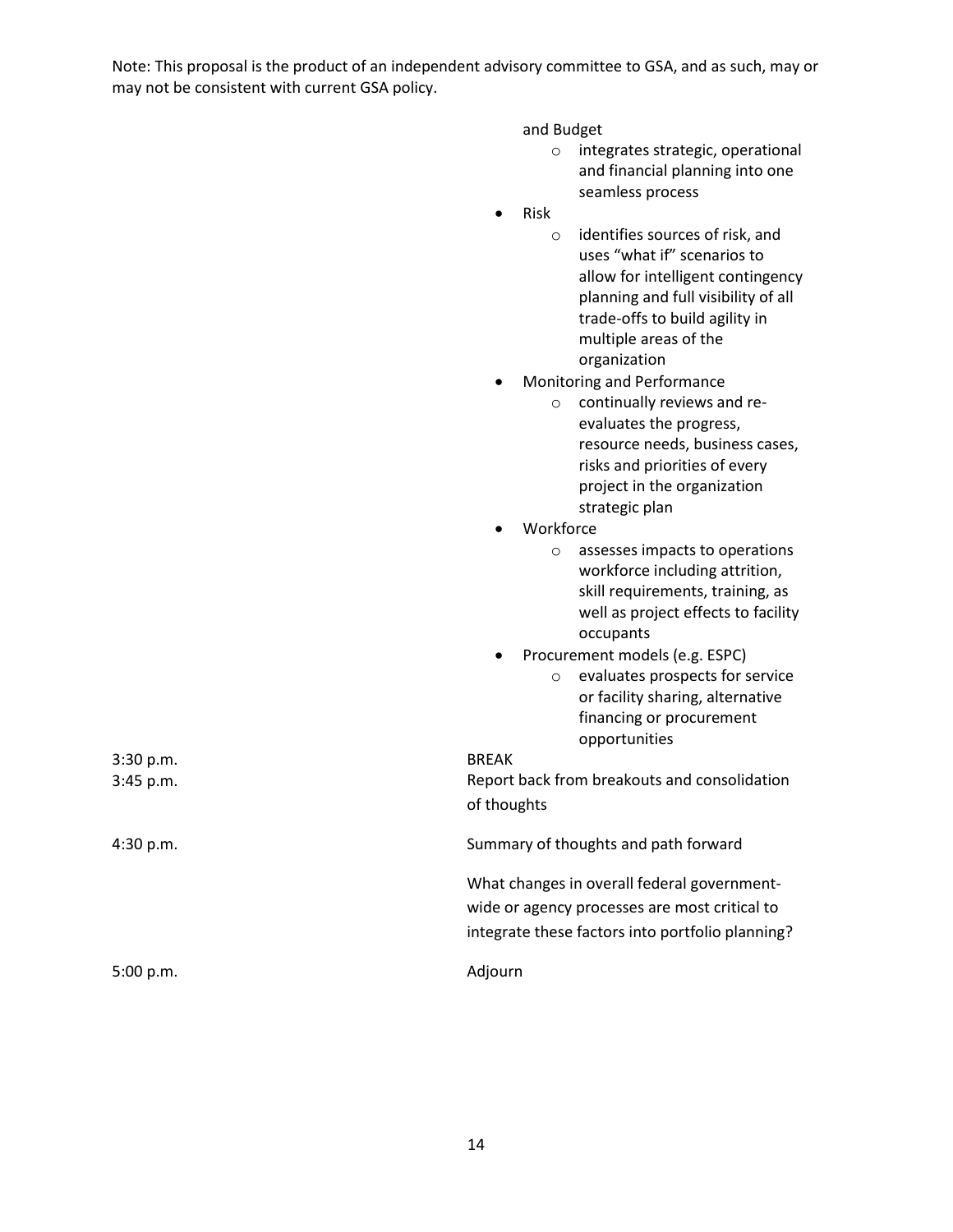## **APPENDIX II**

## **Best practices based on innovations underway at GSA including in the Mid-Atlantic (3), Heartland (6) and National Capital (11) Regions**

#### **a) Develop organizational plans to institutionalize integration and coordination for space utilization, sustainability, and resilience**

i) Institutionalize planning coordination among portfolio managers, federal agency planners, project managers, design professionals, sustainability specialists, climate change adaptation and resilience experts, and other key professionals.

ii) Engage critical personnel in five-year capital planning (e.g., GSA Regional sustainability officer, resilience officer, and asset manager in GSA's five-year capital planning of building investment).

iii) Establish specific organizational linkages at the Regional level for sustainability, resilience, and space utilization (e.g., GSA Regional sustainability officer, resilience officer, asset manager, and facilities management team).

iv) Utilize Regional Office and Central Office meetings as an opportunity to emphasize particular issues.

#### **b) Develop and implement screening processes to integrate space utilization, sustainability, and resilience into capital facility asset planning and management processes**:

i) Have key officials (e.g., Sustainability Manager, Design and Construction Planning Branch Chief, Energy Manager and a regional Portfolio representative) meet together bi-annually to review the owned assets across a range of metrics that may include:

- (1) Facility Condition Index
- $(2)$ **Tiering**
- (3) Hold Period
- $(4)$ Energy & Water Use and Cost:
	- a) Asset managers should review annual energy and water usage data and multi-year trend analysis to understand how a particular building or facility is operating over time and if any future energy and water reinvestment opportunities exist. If energy or water is trending up, ask the local building and operation managers "why" to see if it is an anomaly or a systemic issues that speaks to a reinvestment strategy
- (5) Waste Diversion
- (6) GHG Emissions
- (7) Tenant satisfaction data including IEQ scores and other feedback
- (8) O&M Costs
- (9) Vacancy Rate in relation to User Needs
- (10) Guiding Principle Compliance Readiness
- (11) User, Departmental, and Operational Needs for Space.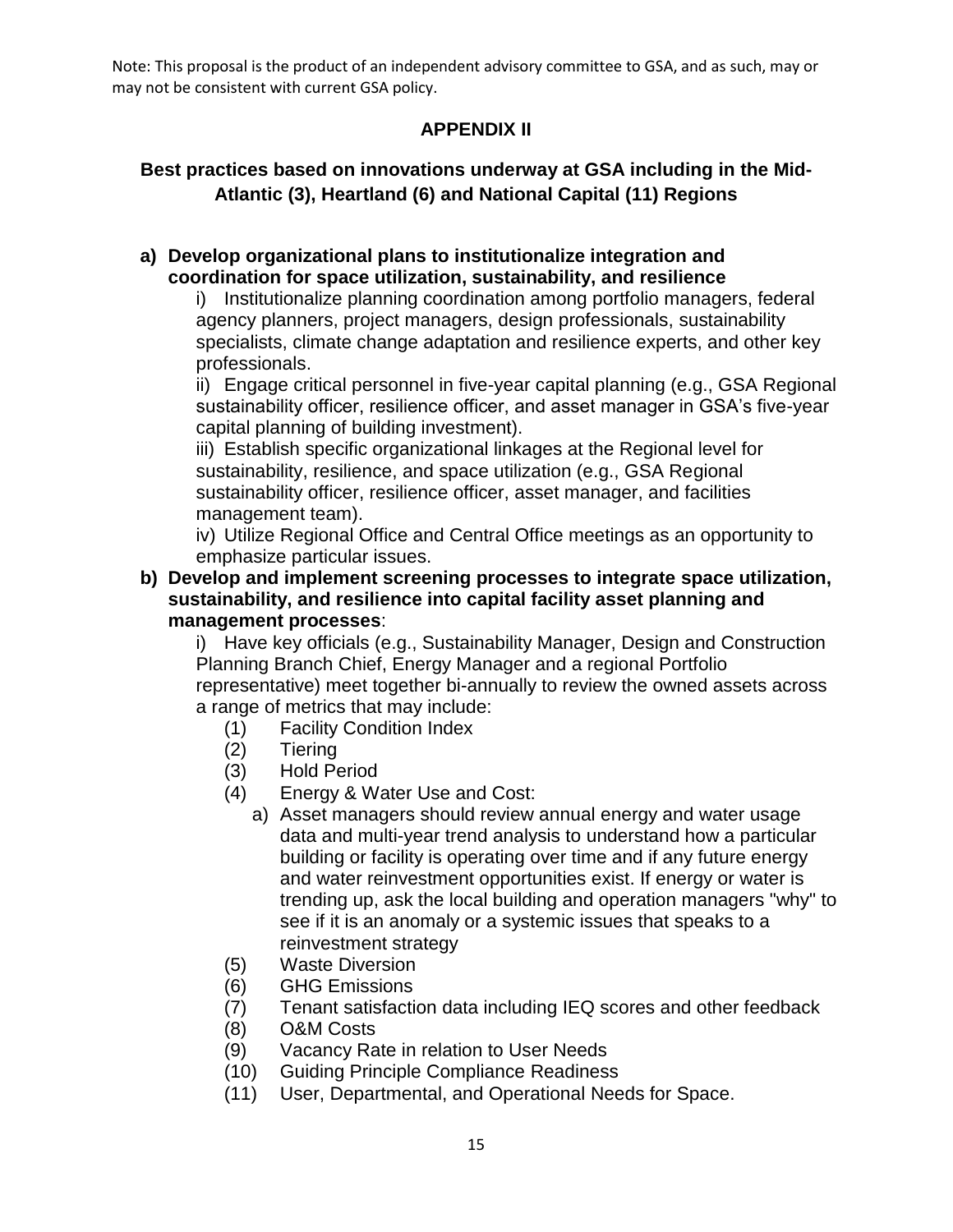> a) Consider underlying need for space, reduction or expansion of footprint, consolidation opportunities, etc.

 footprint, consolidation opportunities, etc. (12) Mission Criticality. Identify high and medium mission critical functions and the assets that hold them.

- (13) Climate Resiliency and Adaptation Planning
	- existing facilities. a) Consider projected Climate Risks in site selection and location decisions (i.e. higher floodplain levels, wider floodplains, new Flood Management Risk Standards, etc.) prior to siting new building projects or making large capital fund commitments at
	- design to address climate change risks in design. b) Update Architecture and Engineering standards for agency facility
	- events. c) Include items in design that speed recovery after "acute weather"

 $(14)$  Balance relocation costs with adaptation costs to address climate change risk at mission critical facilities

 ii) Develop and use a routing process for all potential projects through the incorporate feedback before the project is awarded. Regional Office (e.g., GSA Regional Office of Facility Management) so that program managers can comment on scopes of work (e.g., study, design and construction) related to sustainability, resilience, and space utilization to

look like. iii) Identify opportunities and risks related to sustainability, resilience, and space utilization to set a vision for what the future real estate portfolio should

iv) Review projects at the Central Office across program managers and items to explicitly incorporate integrated space utilization, sustainability, and resilience into the planning process.

#### **c) Target specific assets for further study and work**

 i) Contract more comprehensive building engineering reports (BERs) as needed, and consider improvements (e.g., replace "of equal replacement" with "most efficient replacement" including associated costs).

ii) Rank and select specific assets for more in-depth analysis each year, and coordinate with major building stakeholder groups in workshops (e.g, sustainability program manager, asset manager. Field Office, Design and Construction PMs, Regional Chief Architect, Contracted O&M, Energy Manager and BA54 manager) to create an Action Plan for each asset, with links of work items to Guiding Principles, OMB A-11, and other requirements.

 Manager and BA54 manager). (1) Involve all building stakeholder groups in workshops (e.g, sustainability program manager, asset manager. Field Office, Design and Construction PMs, Regional Chief Architect, Contracted O&M, Energy

 (2) Study data from BERs, PCS, Energy Efficient Expert Evaluations (E4s,done by the Pacific Northwest National Lab, PNNL), retrocommissioning, etc., as reference for developing solutions

 compliance (e.g., LEED EBO&M, Green Globes CIEB credits) (3) Enumerate how the listed work items relate to Guiding Principles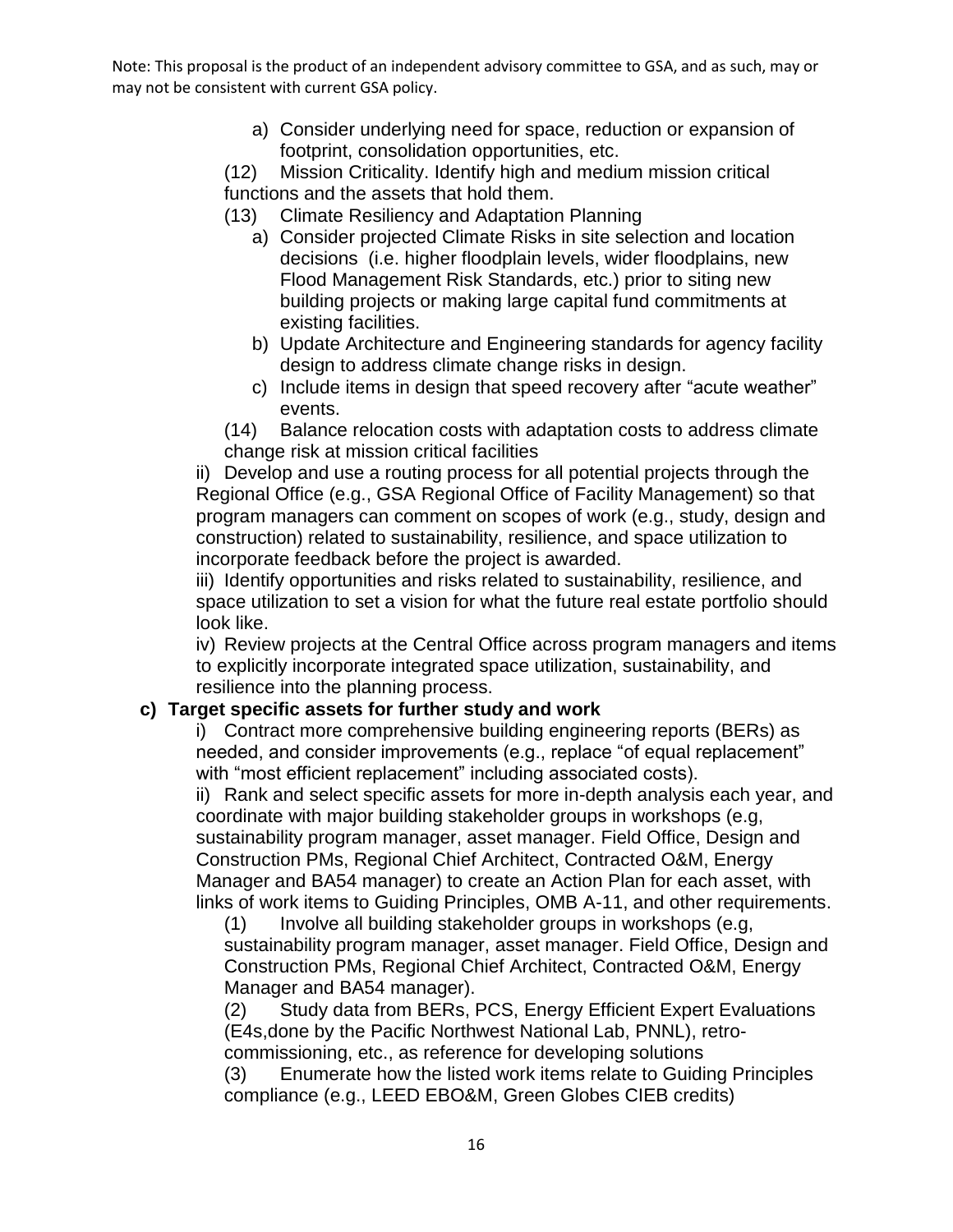> (4) Outcome of the workshops are three Action Plans enumerating improvements in three time frames (1-2 years, 5 years, Long-term) with rough estimates for improvement or benefit (e.g., Guiding Principles, Energy Efficiency, Water Conservation).

## **d) Implement asset-specific action plans**

 interior design, architectural and engineering (A/E) scopes of work, and all i) Incorporate sustainability, green purchasing, and resilience language into contracts.

 ii) Establish organizational responsibility for each action (e.g., responsibility assigned with respect to estimated cost and/or timing)

(a) No Cost items - by field office, building manager to execute with O&M contractor

(b) Low Cost threshold items - completed by field office as funding is available

 (c) Higher cost items - integrated into the five year planning process where they compete with funding in the BA54, 55, 63, 64 budget areas. (d) Studies for further information are submitted for BA61 funding and possible. compete with other BA 61 requests, or integrated into a larger project if

 get considered during the annual investment planning process. They (e) The asset manager (portfolio) is responsible for ensuring the items also use the action plans to complete the ABP Sustainability Strategy

iii) Consider asset-specific action plans during annual investment planning process, and engage the asset portfolio manager and sustainability manager as needed.

#### **e) Fund sustainability, space utilization, and resilience projects through multiple sources (as appropriate)**.

i) Identify local utility providers for rebate and incentive programs.

ii) Identify other Federal funding sources, such as set aside funding to meet overall performance benchmarks (e.g., Guiding Principles, EOs).

- $(1)$ BA 54 - set aside funding to meet overall performance benchmarks
- (e.g., Guiding Principles, EOs).
- $(2)$ BA 55 funding for energy related projects
- (3) BA 63 rebate funding
- (4) ESPCs
- (5) Selling renewable energy credits (RECs)
- iii) Identify other possible funding sources.

#### **f) Develop training modules related to space utilization, sustainability, and resilience for all relevant personnel**:

 i) Provide training for asset managers to establish a basic understanding of sustainable investments can be made in their facilities. They should attain building operations, HVAC, plumbing and electrical equipment and where green building training and certification as appropriate.

ii) Provide training for Portfolio offices, incorporating greening Executive Orders and Guiding Principles to help asset managers understand how to integrate them into planning.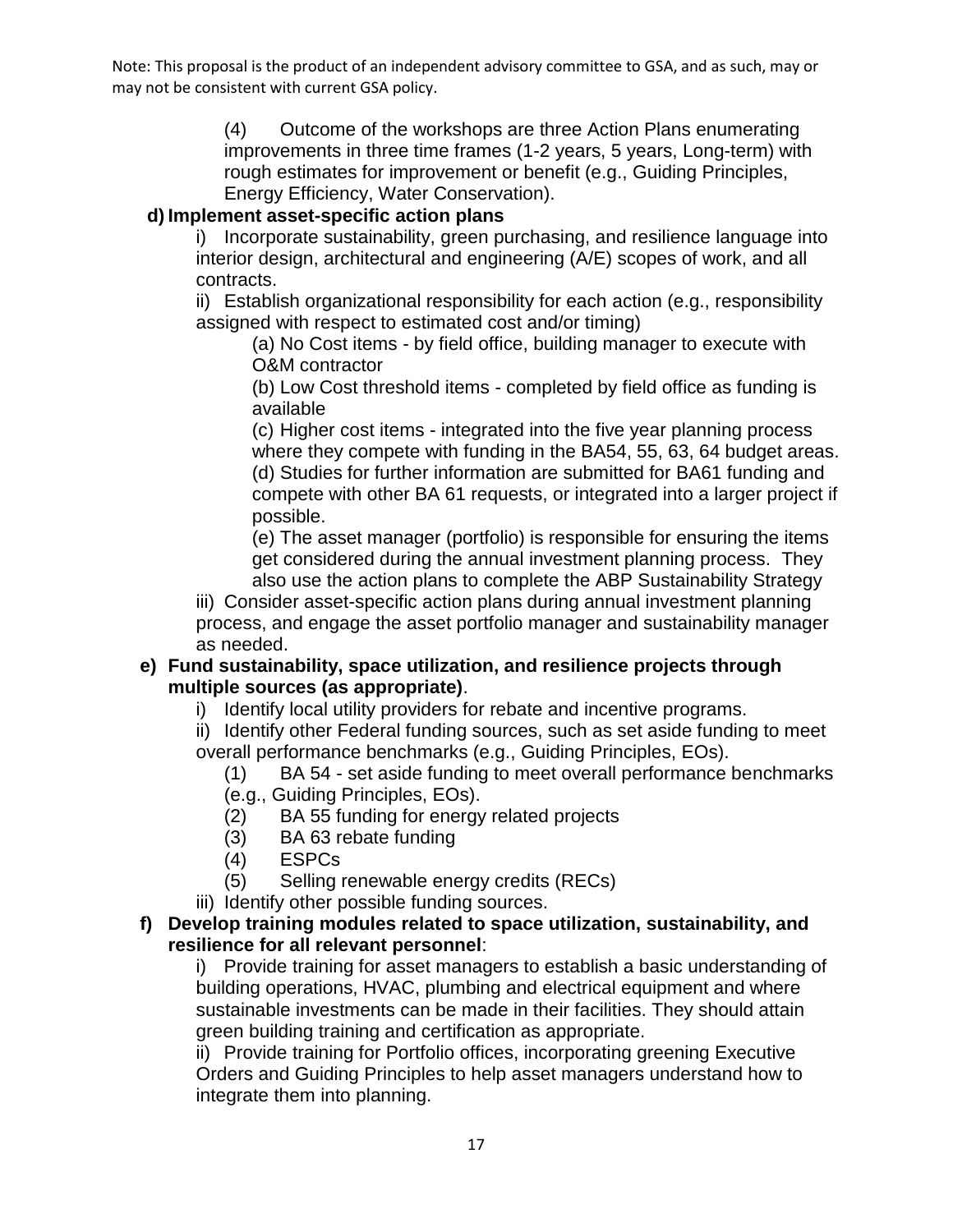(1) Regions 3 & 6 have already contributed to such training).

iii) Educate real estate developers and property managers on these Federal mandates

iv) Provide training on Asset Business database (e.g., energy and water use over last 3 years)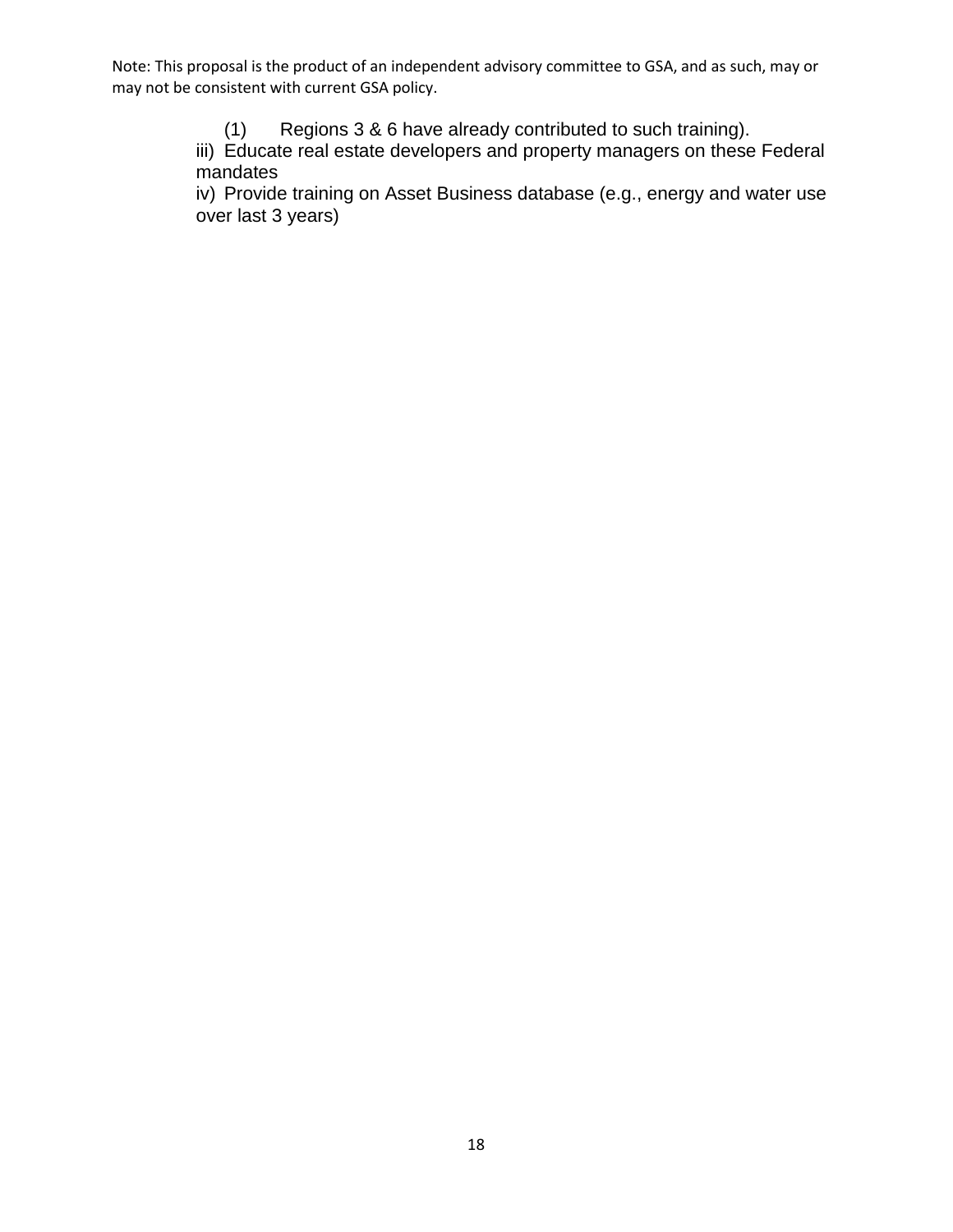# **APPENDIX III**

# **Advanced Methods, Tools, and Approaches for Integrating Sustainability, Space Utilization, and Resilience in Portfolio Management**



**Example: Functional Programming Process Diagram** 

*Figure 1: Provided Courtesy of JSR Associates, Inc. and With Seniors in Mind: www.jsrassociates.net* 

## **Resources Identified by the Task Group**

## **Federal Government-Wide Policies & Strategies**

Sustainability Executive Order

- **Executive Order 13693: Planning for Federal Sustainability in the Next Decade**
- [Guiding Principles for Sustainable Federal Buildings and Associated Instructions](https://www.whitehouse.gov/sites/default/files/docs/guiding_principles_for_sustainable_federal_buildings_and_associated_instructions_february_2016.pdf)  (Feb 2016)

Federal Asset Management and "Reduce the Footprint"

- U.S. Office of Management and Budget (OMB): A National Strategy for Reducing [the Federal Government's Real Estate Footprint](https://www.whitehouse.gov/blog/2015/03/25/national-strategy-reducing-federal-government-s-real-estate-footprint) (March 25, 2015)
- GAO High Risk Report: [2015 update](http://www.gao.gov/highrisk/managing_federal_property/why_did_study#t=1)
- Executive Order 13327, [Federal Real Property Asset Management:](http://www.nps.gov/features/dscw/88_PRPPHandbook/documents/Apdx-I_EO13327.pdf)
- [Federal Real Property Council](http://www.gsa.gov/portal/content/104918)
- [Federal Real Property Association](http://www.frpa.us/about.html)
- [GSA State of the Portfolio 2015](http://www.gsa.gov/portal/category/22180)
- [GSA Office of Real Property Asset Management](http://www.gsa.gov/portal/category/22180)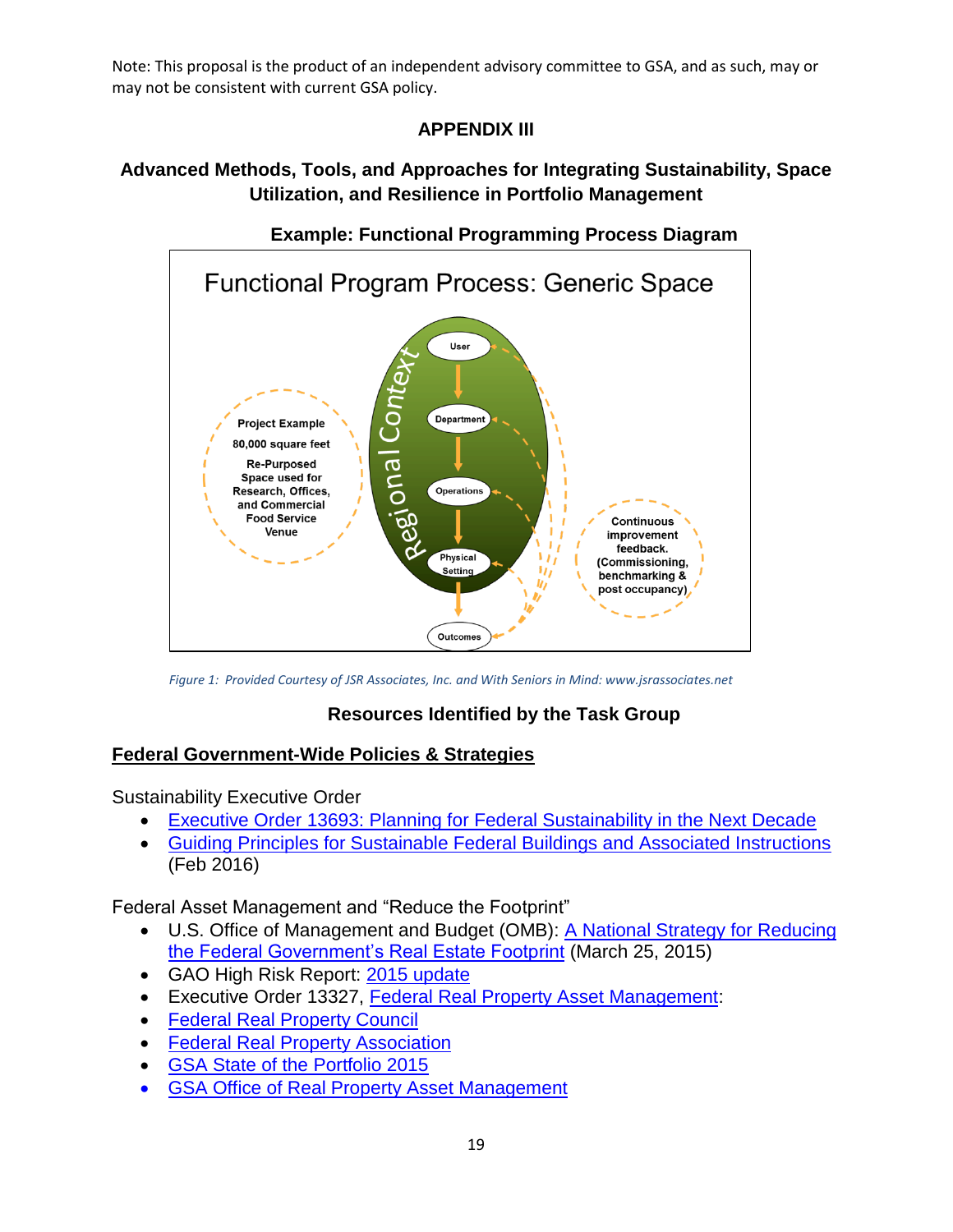Federal Climate Resilience/Adaptation Plans and Policies

- [Executive Order 13653:](http://www.whitehouse.gov/the-press-office/2013/11/01/executive-order-preparing-united-states-impacts-climate-change) Preparing the United States for the Impacts of Climate **Change**
- **[GSA's Climate Adaptation Plan](http://www.gsa.gov/portal/mediaId/199751/fileName/GSA_FY_2014_Climate_Change_Risk_Management_Plan.action)**
- Links to [all agencies' adaptation plans](http://www.globalchange.gov/browse/federal-adaptation-resources#Plans)

# **Tools & Training**

Climate Resilience

- ICLEI Local Governments for Sustainability: Climate Preparedness
	- $\circ$  [ADAPT](http://icleiusa.org/tools/adapt/) is a cloud-based software application for managing local climate adaptation analysis and planning processes.
- [U.S. Climate Resilience Toolkit:](http://toolkit.climate.gov/) a collection of resources to aid in U.S. adaptation to climate change

Federal Asset Management and Master Planning

- [Facility Guidelines Institute](http://www.fgiguidelines.org/) for healthcare planning, design, and construction
- [Federal Real Property Profile:](http://www.gsa.gov/portal/category/21275) the Federal "database of all real property under the custody and control of all executive branch agencies, except when otherwise required for reasons of national security," in accordance with Executive Order 13327
- NASA **Facilities and Real Estate Division** 
	- o [NASA Handbook for Master Planning:](http://fred.hq.nasa.gov/jxstaff_masterplanning.html) provides a description of the Center master planning process and identifies best practices, elements of a master plan, and standards
- U.S. Department of Defense (DoD)
	- at federal installations and, where appropriate, consulting firms doing planning work for the DOD o [DoD Master Planning Institute:](http://www.dodmpi.org/) serves as a clearing house to publicize, coordinate, and conduct master planning training relevant to planning staff
	- o [Unified Facilities Criteria](http://wbdg.org/ccb/browse_cat.php?o=29&c=4) (UFC) documents provide planning, design, construction, sustainment, restoration, and modernization criteria, and apply to the Military Departments, the Defense agencies, and DoD Field **Activities** 
		- Plan) through the preparation of linked plans that can be [UFC 2-100-01 Installation Master Planning:](http://wbdg.org/ccb/DOD/UFC/ufc_2_100_01.pdf) outlines a total process for master planning (and ultimately the development of a Master implemented in total or incrementally based on each service's needs and resources
- U.S. Department of Veterans Affairs (VA), Office of Construction & Facilities Management, Sustainable Design Program
	- $\circ$  [Technical Information Library \(TIL\):](http://www.cfm.va.gov/TIL/sustain.asp) the source for VA's electronic design and construction information
	- o [VA Sustainable Design Manual:](http://www.cfm.va.gov/til/sustain/dmSustain.pdf) strives to capture all mandated requirements into one easy-to-use manual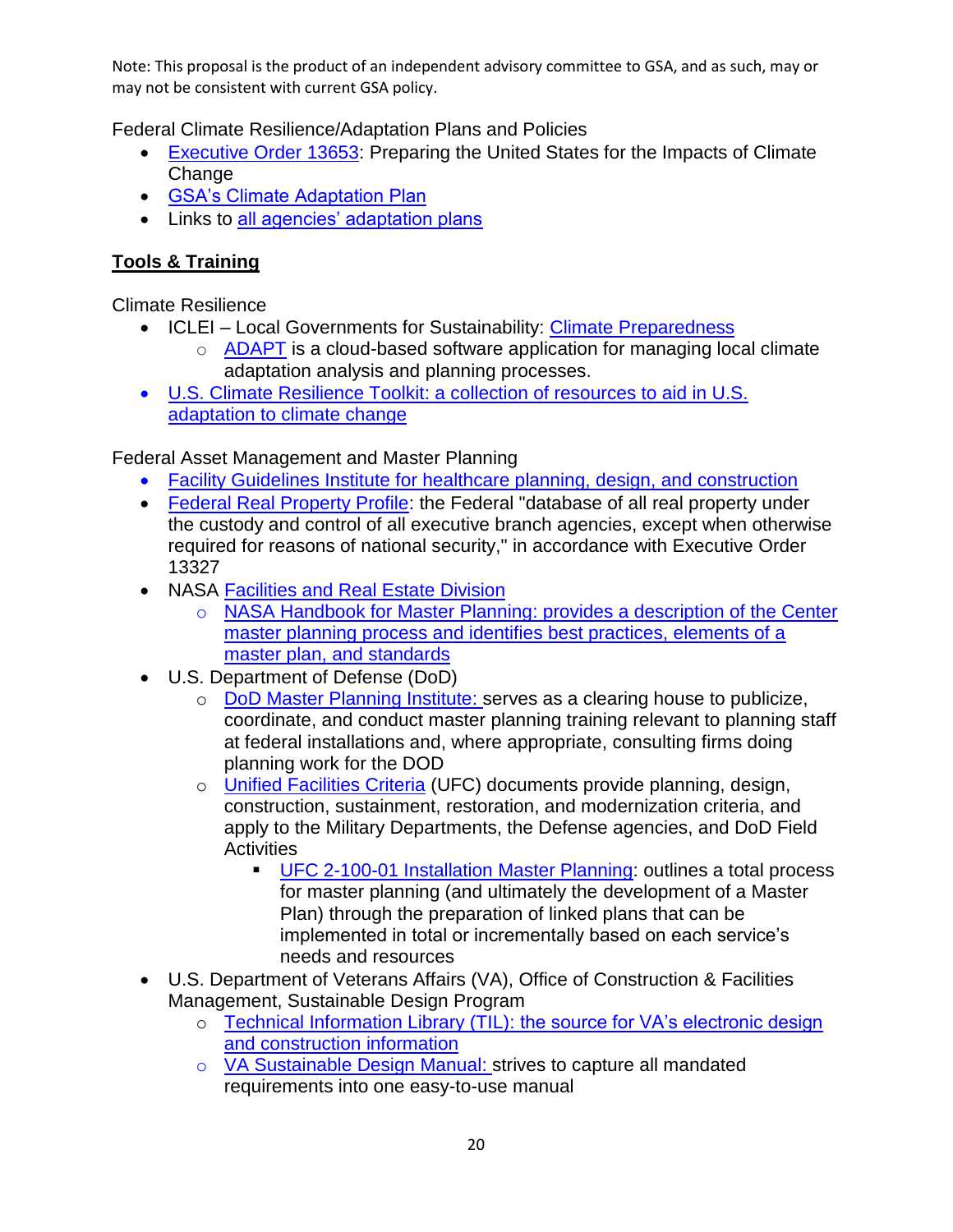## Sustainability and Green Buildings

- [GSA Carbon Footprint Tool:](http://www.gsa.gov/portal/content/162265) free, user friendly, online tool available for federal agencies to compile and report their annual comprehensive Greenhouse Gas (GHG) emissions inventory, as required by Executive Order 13693, as well as track progress towards achieving GHG reduction goals
- [GSA Sustainable Facilities Tool:](https://sftool.gov/) an interactive online resource that shows users how to build, buy and operate green. SFTool assists project managers, procurement professionals, facility managers and others to identify, understand and integrate sustainable strategies into their projects
- reviews the weighting structure and process that was developed for LEED version 4, and highlights key findings based on statistical analysis of the results [USGBC LEED v4 Impact Category and Point Allocation Development Process:](http://www.usgbc.org/sites/default/files/LEED%20v4%20Impact%20Category%20and%20Point%20Allocation%20Process_Overview_0.pdf)

## **Best Practices & Case Studies**

Climate Resilience

- EPA [Federal Green Challenge:](https://www.epa.gov/fgc) The FGC is a national effort challenging EPA and other federal agencies to lead by example in reducing federal government's environmental impact
- NOAA's Resilient Coastal [Communities:](http://t.signaletre.com/e1t/c/5/f18dQhb0S7lC8dDMPbW2n0x6l2B9nMJN7t5XZsQBcv6W3LyKqF63BjB4VRzDdF56dzsqdmxJHH02?t=http%3A%2F%2Fwww.noaanews.noaa.gov%2Fstories2014%2F20141008_noaa_seagrant_resilience_awards.html&si=5888664675024896&pi=f87a2c6f-116d-46eb-cb97-b2eadcd47e2b) NOAA Sea Grant announced grants totaling \$15.9 million to support over 300 projects around the nation that help build resilient coastal communities and economies
- [Resilient Design Institute:](http://www.resilientdesign.org/) accessible source of resilient design information from clear [case studies](http://www.resilientdesign.org/category/case-studies/) to wide-ranging [principles](http://www.resilientdesign.org/the-resilient-design-principles/) and [strategies](http://www.resilientdesign.org/resilient-design-strategies/) to a [blog](http://www.resilientdesign.org/category/news-blogs/) that balances technical information with readability
- **[USGBC Green Building and Climate Resilience report:](http://www.usgbc.org/Docs/Archive/General/Docs18496.pdf) summarizes the most** recent research on the likely impacts of climate change at various scales: regional, neighborhood, and site or building
- White House [Climate Action Champions:](https://www.whitehouse.gov/the-press-office/2014/12/03/fact-sheet-16-us-communities-recognized-climate-action-champions-leaders) 16 U.S. communities recognized as Climate Action Champions for Leadership on Climate Change
- White House Climate Change Preparedness Pilots:
	- o [Hampton Roads, VA](http://www.centerforsealevelrise.org/about-the-center-for-sea-level-rise/) Sea Level Rise Preparedness and Resilience Intergovernmental Planning Pilot Project
	- o NASA/Houston
	- o [DOE/NREL/Fort Collins, Colorado](http://www.globalchange.gov/sites/globalchange/files/CCPR_CO_brochure-final.pdf)
	- $\circ$  Anchorage, AK

Federal and non-Federal Asset Management and Master Planning

- Arizona State University (ASU)
	- o ASU [Campus Metabolism Tool:](https://cm.asu.edu/) enables students, faculty, and staff to access real-time information on the campus's electricity, steam, water, and renewables usage
	- o ASU [Sustainability Initiatives Revolving Fund](https://cfo.asu.edu/sirf?destination=node%2F2626) (SIRF)
	- (AASHE) [Sustainability Tracking, Assessment & Rating System](https://stars.aashe.org/) (STARS) o Association for Advancement in Sustainability in Higher Education's
- General Services Administration (GSA)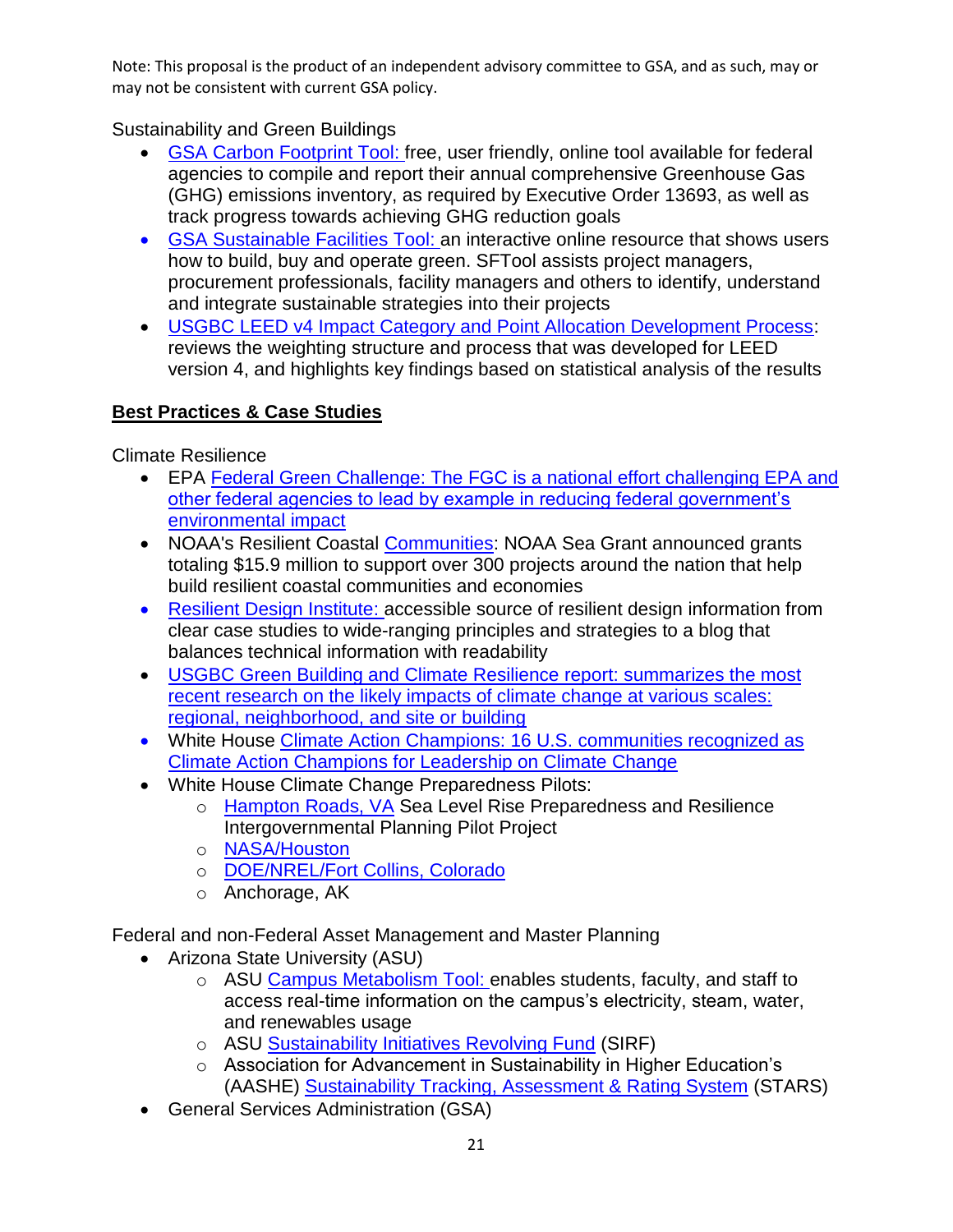- $\circ$  Asset Business Plan: web-based tool that has a series of data used to prioritize projects and analyze funding allocations
- $\circ$  LCA tools (pilot study on three GSA buildings in Baltimore)
- and priorities of the organization  $\circ$  PBS Decision Lens tool: complete solution for creating the intelligent portfolio; creates a prioritized list of alternatives based on the true values
- $\circ$  GSA Office of Evidence and Analysis (OEA) Real Property Management Tool: uses Tableau software to create data visualizations and dashboards in order to view aggregated facility data in a more meaningful manner
- consolidation based on the number of occupants and square footage of o GSA OEA's Asset Consolidation Tool: enables users to map Federal facilities (by agency, type, etc.) and identify potential opportunities for facilities within a specific radius
- U.S. Air Force utilizes several tools to integrate sustainability into its installation planning process:
	- o Strategic Sustainability Performance Plans (SSPP)
	- o Installation Sustainability Management System (ISMS): DOD-wide pilot initiative that allows the Air Force to display and track its progress on sustainability on an integrated dashboard
	- o Installation Development Plans (IDPs) and Sustainable Development Indicators (SDI)
	- and airspace o Installation Complex Encroachment Management Action Plans (ICEMAPs): provide a consistent framework to identify, mitigate, and prevent encroachment impacts on installations, test and training ranges,
- U.S. Department of State, [Bureau of Overseas Buildings Operations](http://overseasbuildings.state.gov/green_initiatives/) 
	- $\circ$  Tools for existing buildings
		- Utility Management Dashboards: enables decision-makers to view the building portfolio at different levels – worldwide, region, mission (i.e., country), post (i.e., city), and building
		- **Energy Performance Dashboards**
		- Sustainability Report Cards: measure individual building progress towards target goals
		- **Solar Hot Water and Solar Power Optimization (SolOpt)**
	- $\circ$  Tools for new buildings
		- Eco-Charrette: brings all disciplines together to discuss the opportunities and constraints surrounding a project
		- **EXECT** Living Document: includes planning, concept design, schematic design, and design development; records the decisions and rationale reached throughout the process
		- **Eco-Diplomacy Goals**
		- Water Balance Diagram
		- **Life Cycle Cost Analysis Tool**
- U.S. Department of Veterans Affairs
	- o [Green Management Programs](http://www.green.va.gov/)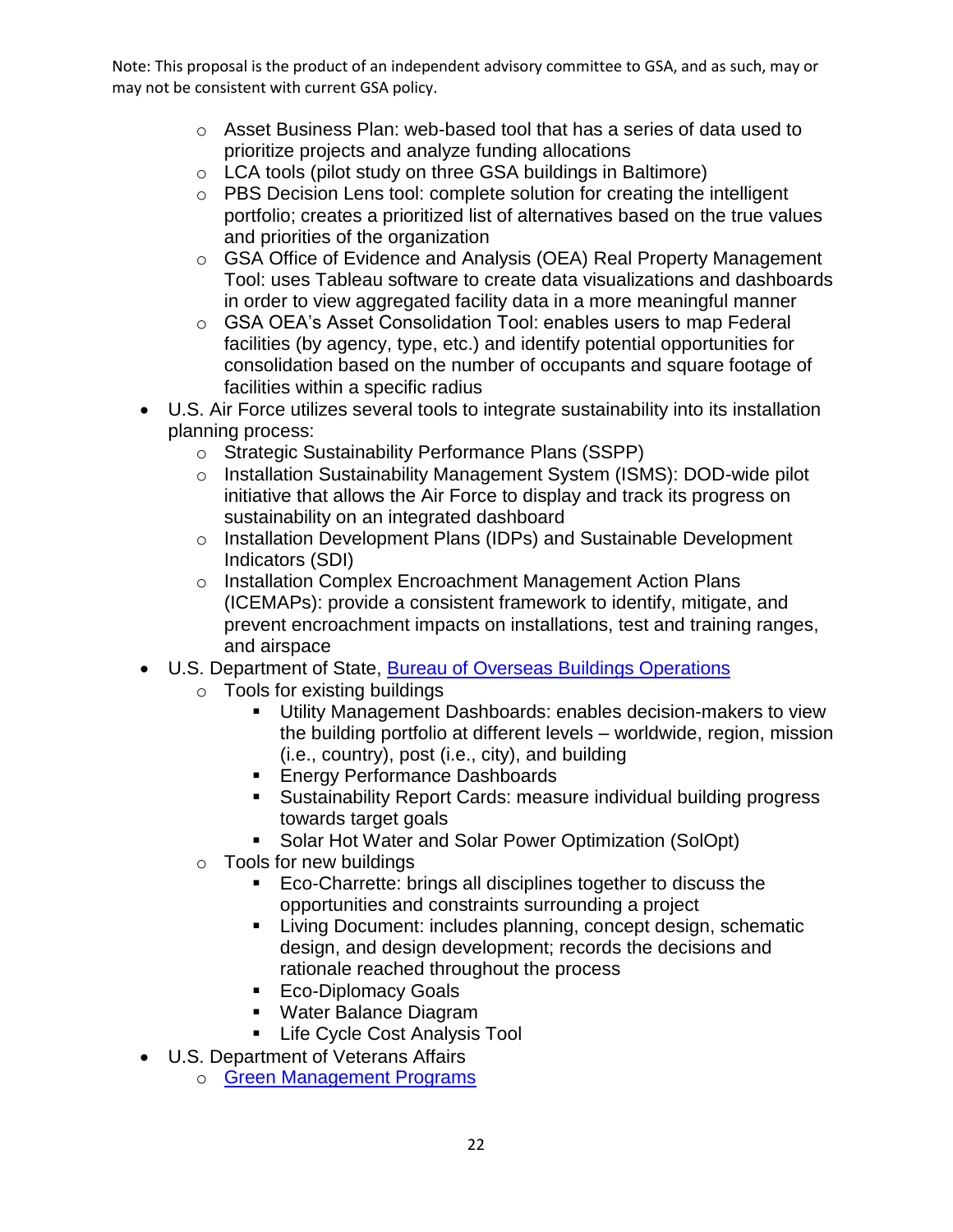- Resource Maps: solar potential, fuel station availability, spark spread across the U.S.
- **EXALGE ANALYSIS Tool**

Sustainability and Green Buildings

- Architect of the Capitol (AOC)
	- $\circ$  AOC Project Summary Sheet: Scorecard on Energy and Sustainability Initiatives
- Lawrence Livermore National Laboratory Data Center Sustainability Master Plan
- 17 pilot installations. Each program follows a hierarchy of steps to attain net zero • U.S. Army implements its [Net Zero Initiative](http://www.asaie.army.mil/Public/ES/netzero/) for energy, water, and solid waste at goals.
	- o Energy: Reduction, Efficiency, Recovery, Cogeneration, Renewable **Energy**
	- o Waste: Reduction, Re-Purpose, Recycling & Composition, Energy Recovery, Disposal
	- o Water: Reduction, Efficiency, Recycle, Reuse. Recharge

# **Relevant Reports**

- Sustainability and Lifecycle Cost (LCC)
	- o National Research Council (2013). *[Energy-Efficiency Standards and](http://www.nap.edu/catalog/18282/energy-efficiency-standards-and-green-building-certification-systems-used-by-the-department-of-defense-for-military-construction-and-major-renovations)  [Green Building Certification Systems Used by the Department of Defense](http://www.nap.edu/catalog/18282/energy-efficiency-standards-and-green-building-certification-systems-used-by-the-department-of-defense-for-military-construction-and-major-renovations)  [for Military Construction and Major Renovations](http://www.nap.edu/catalog/18282/energy-efficiency-standards-and-green-building-certification-systems-used-by-the-department-of-defense-for-military-construction-and-major-renovations)*
- Sustainability and Lifecycle Cost (LCC) and Lifecycle Analysis (LCA)
	- o Widell, C., Shriver, D. (2013). *[Demonstrating the Environmental &](http://www.achp.gov/docs/DoD%20Cost%20Benefit%20Report.pdf)  [Economic Cost-Benefits of Reusing DoD's Pre-World War II Buildings](http://www.achp.gov/docs/DoD%20Cost%20Benefit%20Report.pdf)*.
- High-Performance Buildings and Campuses: Field Data
	- *[Zero Pilot Installation Initiative 2012.](http://usarmy.vo.llnwd.net/e2/c/downloads/296777.pdf)* o US Department of Defense, Army (2013). *[Net Zero Progress Report: Net](http://usarmy.vo.llnwd.net/e2/c/downloads/296777.pdf)*
- Strategic Portfolio Management
	- *[Federal Facilities](http://www.nap.edu/catalog/13280/predicting-outcomes-from-investments-in-maintenance-and-repair-for-federal-facilities)*, National Academy Press, 2012 o NRC, *[Predicting Outcomes of Investments in Maintenance and Repair of](http://www.nap.edu/catalog/13280/predicting-outcomes-from-investments-in-maintenance-and-repair-for-federal-facilities)*
- National Policy for Resilience
	- o U.S. Global Change Research Program (2014). *[National Climate](http://nca2014.globalchange.gov/report)  [Assessment 2014.](http://nca2014.globalchange.gov/report)* U.S. Global Change Research Program, Washington, DC.
	- o IPCC (2014). *[Climate Change 2014 Synthesis Report: Summary for](http://www.ipcc.ch/pdf/assessment-report/ar5/syr/SYR_AR5_SPMcorr2.pdf)*  **[Policymakers.](http://www.ipcc.ch/pdf/assessment-report/ar5/syr/SYR_AR5_SPMcorr2.pdf)** Intergovernmental Panel on Climate Change, Geneva, Switzerland.
	- o National Research Council. (2012). *[Disaster Resilience: A National](http://www.nap.edu/catalog.php?record_id=13457)*  **Imperative**. National Academies Press, Washington, DC.